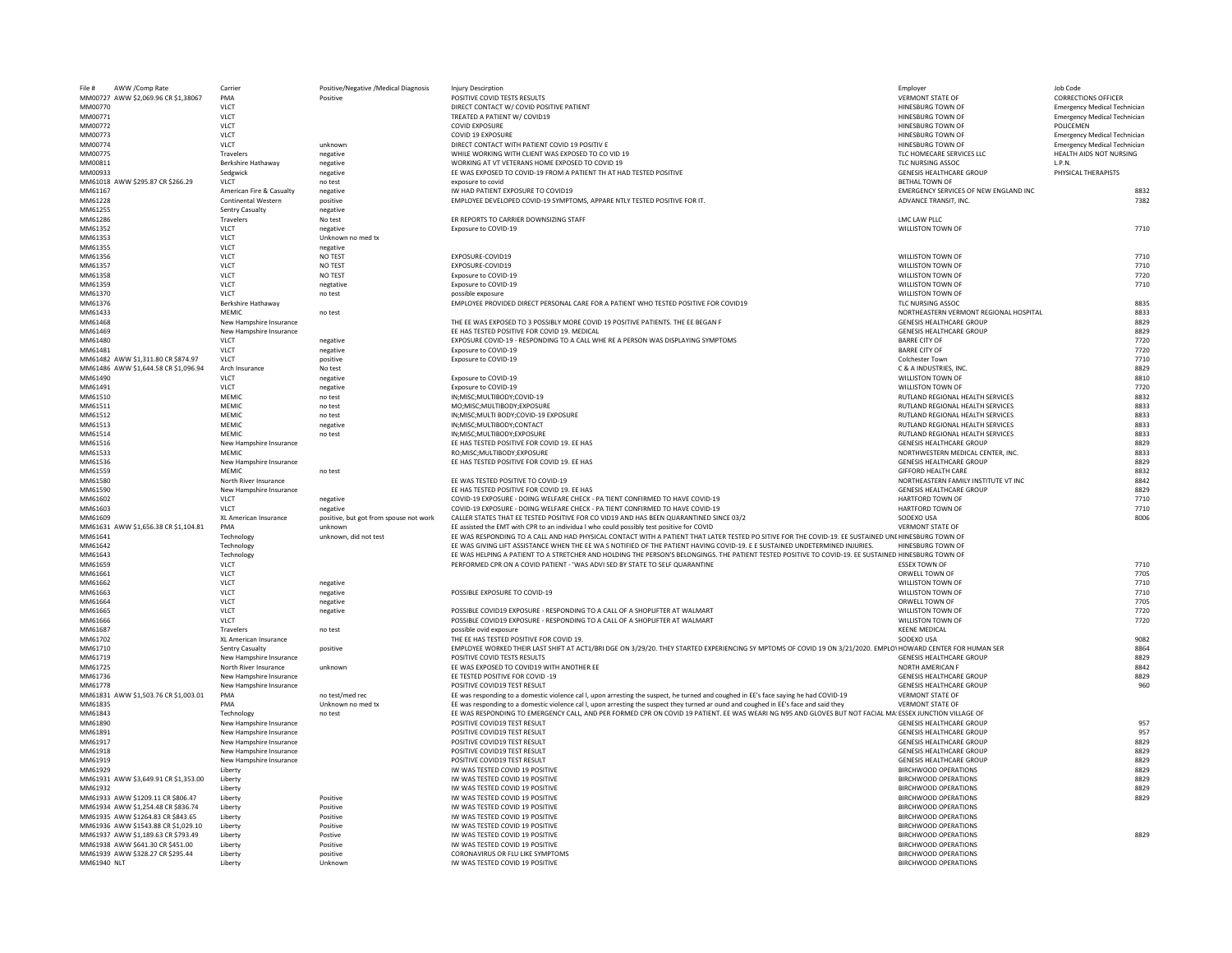|                                        | Liberty                                    | positive              | IW WAS TESTED COVID 19 POSITIVE                                                                                                                            | <b>BIRCHWOOD OPERATIONS</b>            | 8829 |
|----------------------------------------|--------------------------------------------|-----------------------|------------------------------------------------------------------------------------------------------------------------------------------------------------|----------------------------------------|------|
| MM61944 AWW \$420.13 CR \$378.12       | Liberty                                    | Positive              | CORONAVIRUS OR FLU LIKE SYMPTOMS                                                                                                                           | <b>BIRCHWOOD OPERATIONS</b>            | 8829 |
| MM61965 AWW \$399.34 CR \$359.41       | Liberty                                    | positive              | COVID-19 IW WAS TESTED COVID 19 POSITIVE                                                                                                                   | <b>BIRCHWOOD OPERATIONS</b>            | 8829 |
|                                        |                                            |                       |                                                                                                                                                            |                                        |      |
| MM61966 Forms sent to claimant         | Liberty                                    | Positive              | IW WAS TESTED COVID 19 POSITIVE                                                                                                                            | <b>BIRCHWOOD OPERATIONS</b>            | 8829 |
| MM61967 AWW \$313.91 CR \$282.52       | Liberty                                    |                       | CORONAVIRUS OR FLU LIKE SYMPTOMS                                                                                                                           | <b>BIRCHWOOD OPERATIONS</b>            | 8829 |
| MM61968                                | Liberty                                    |                       | CORONAVIRUS OR FLU LIKE SYMPTOMS                                                                                                                           | <b>BIRCHWOOD OPERATIONS</b>            | 8829 |
| MM61969 AWW \$550.21 CR \$451.00       | Liberty                                    | positive              | COVID19 CORONAVIRUS OR FLU LIKE SYMPTOMS                                                                                                                   | <b>BIRCHWOOD OPERATIONS</b>            | 8829 |
|                                        |                                            |                       |                                                                                                                                                            |                                        |      |
| MM61970 AWW \$206.80 CR \$186.12       | Liberty                                    | <b>POSITIVE</b>       | COVID-19 CORONAVIRUS OR FLU LIKE SYMPTOMS                                                                                                                  | <b>BIRCHWOOD OPERATIONS</b>            | 8829 |
| MM61998 AWW \$1,486.62 CR 991.58       | <b>VLCT</b>                                | NO TEST               | POSSIBLE COVID-19 EXPOSURE - COMBATIVE SUBJE                                                                                                               | NORTHFIELD TOWN OF                     | 7720 |
| MM61999                                | <b>VLCT</b>                                | negative              | POSSIBLE COVID-19 EXPOSURE                                                                                                                                 | <b>WILLISTON TOWN OF</b>               | 7720 |
| MM62002                                | <b>VLCT</b>                                | negative              | POSSIBLE EXPOSURE TO COVID-19 WHEN RESPONDIN                                                                                                               | <b>WILLISTON TOWN OF</b>               | 7710 |
|                                        |                                            |                       |                                                                                                                                                            |                                        |      |
| MM62019 AWW \$2,005.85 CR \$1,337.91   | PMA                                        | unknown               | Informed suicidal, combative subject no risk of COVID-19 however subject claimed to have COVID-19, continued to cough & EE directly                        | <b>VERMONT STATE OF</b>                |      |
| MM62020 AWW \$1,577.14 CR \$1,051.96   | PMA                                        | positive              | Positive for COVID-19                                                                                                                                      | <b>VERMONT STATE OF</b>                |      |
| MM62021 AWW \$1,407.61 CR \$938.88     | PMA                                        | positive              | Tested positive for COVID-19                                                                                                                               | <b>VERMONT STATE OF</b>                |      |
| MM62022 AWW \$2,596.43 CR \$1,731.82   | PMA                                        | no test               | Informed suicidal, combative subject no risk of COVID-19 however subject claimed to have COVID-19, continued to cough & EE directly                        | <b>VERMONT STATE OF</b>                |      |
|                                        |                                            |                       |                                                                                                                                                            |                                        |      |
| MM62023                                | PMA                                        | No test               |                                                                                                                                                            |                                        |      |
| MM62025                                | <b>PMA</b>                                 | Positive              |                                                                                                                                                            |                                        |      |
| MM62026 AWW \$1,144.82 CR\$763.60      | PMA                                        | No test/No med rec    | Informed suicidal, combative subject no risk of COVID-19 however subject claimed to have COVID-19, continued to cough & EE directly                        | <b>VERMONT STATE OF</b>                |      |
| MM62027 AWW \$1,472.08 CR \$981.88     | PMA                                        | positive              | covid positive                                                                                                                                             | <b>VERMONT STATE OF</b>                |      |
|                                        |                                            |                       |                                                                                                                                                            |                                        |      |
| MM62028 AWW \$1,534.51 CR \$1,023.52   | PMA                                        | no test               | Informed suicidal, combative subject no risk of COVID-19 however subject claimed to have COVID-19, continued to cough & EE directly                        | <b>VERMONT STATE OF</b>                |      |
| MM62033                                | Arch Insurance                             | positive              | ALLEGED COVID DIAGNOSIS - TESTED POSITIVE                                                                                                                  | C & A INDUSTRIES, INC.                 | 8833 |
| MM62039                                | Allmerica Financial Benefit Ins. Counknown |                       | *COVID-19* CO WORKER CAME IN TO WORK WITH CO RONAVIRUS SYMPTOMS AND DID NOT WEAR A MASK. EE WAS EXPOSED AND POSITIVE FOR                                   | CO COMMUNITY HEALTH CENTERS OF TH      | 8832 |
| MM62049 AWW \$2,277.63 CR \$1,403.00   | PMA                                        | Unknown, no med recs  | Possible exposure to COVID-19 while investig ating a domestic assault. Suspect was arrest                                                                  | <b>VERMONT STATE OF</b>                |      |
|                                        |                                            |                       |                                                                                                                                                            |                                        |      |
| MM62050                                | <b>PMA</b>                                 | Unknown, no med recs  | Was in direct contact with a positive COVID-19 subject for about 30-60 min. PPE was worn to include, n95 mask+surgical mask+latex gl                       | <b>VERMONT STATE OF</b>                |      |
| MM62068 AWW \$2296.03 CR \$1531.46     | PMA                                        | no test               | Possible exposure to COVID-19                                                                                                                              |                                        |      |
| MM62069 AWW \$1,751.20 CR \$1,168.05   | PMA                                        | No test               |                                                                                                                                                            |                                        |      |
| MM62080 AWW \$1204.82 CR \$803.62      | <b>CCMSI</b>                               |                       | SPIKED A FEVER AT WORK-COVID EXPOSURE                                                                                                                      | FLETCHER ALLEN HEALTH CARE             | 8833 |
|                                        |                                            | Postive               |                                                                                                                                                            |                                        |      |
| MM62088                                | Safety National Casualty Corporation       |                       | THE EE TESTED POSITIVE FOR COVID19 ON 3/29/2 0. SHE LAST WORKED 3/19/20                                                                                    | KINNEY DRUGS, INC.                     | 8017 |
| MM62153                                | PMA                                        | unknown               |                                                                                                                                                            |                                        |      |
| MM62160 AWW \$931.49 CR \$621.31       | <b>CCMSI</b>                               | positive              | LOSS SENSE OF SMELL/NO NASAL CONGESTION-COVI                                                                                                               | FLETCHER ALLEN HEALTH CARE             | 9040 |
| MM62183                                | <b>PMA</b>                                 | no test no med recs   |                                                                                                                                                            |                                        |      |
|                                        |                                            |                       |                                                                                                                                                            |                                        |      |
| MM62194 Forms sent to claimant         | AIM Mutual Insurance                       | positive              | EE TESTED POSITIVE FOR COVID-19                                                                                                                            | LCB SENIOR LIVING LLC SENIOR           |      |
| MM62211 AWW \$1,418.19 CR \$945.94     | Arch Insurance                             |                       | EXPOSURE, SUSPECTED, N/A, OTHER; COVID19                                                                                                                   | MEDICAL SOLUTIONS INC CONTRACT         | 8833 |
| MM62213                                | <b>CCMSI</b>                               | Positive              |                                                                                                                                                            | FLETCHER ALLEN HEALTH CARE             | 8833 |
|                                        |                                            |                       |                                                                                                                                                            | SOUTHWESTERN VERMONT HEALTH CARE INC   |      |
| MM62238 AWW \$1352.05 CR \$901.81      | <b>MEMIC</b>                               | Unknown               |                                                                                                                                                            |                                        |      |
| MM62239 AWW \$765.81 CR \$510.80       | <b>MEMIC</b>                               | positive              |                                                                                                                                                            | SOUTHWESTERN VERMONT HEALTH CARE INC   |      |
| MM62240 AWW \$1954.65 CR \$1303.76     | <b>MEMIC</b>                               | Positive              |                                                                                                                                                            | SOUTHWESTERN VERMONT HEALTH CARE INC   |      |
| MM62241                                | <b>MEMIC</b>                               | positive              |                                                                                                                                                            | SOUTHWESTERN VERMONT HEALTH CARE INC   |      |
| MM62242                                | <b>MEMIC</b>                               | positive              |                                                                                                                                                            | SOUTHWESTERN VERMONT HEALTH CARE INC   |      |
|                                        |                                            |                       |                                                                                                                                                            |                                        |      |
| MM62334                                | <b>VLCT</b>                                | negative              | POSSIBLE COVID-19 EXPLOSURE - IN CONTACT WIT H SUBJECTS DISPLAYING SYMPTOMS                                                                                | <b>BENNINGTON TOWN OF</b>              | 7720 |
| MM62335                                | <b>VLCT</b>                                | negative              | POSSIBLE COVID-19 EXPLOSURE - IN CONTACT WIT H SUBJECTS DISPLAYING SYMPTOMS                                                                                | <b>BENNINGTON TOWN OF</b>              | 7720 |
| MM62365                                | PMA                                        | unknown               |                                                                                                                                                            |                                        |      |
|                                        |                                            |                       |                                                                                                                                                            |                                        |      |
| MM62369 AWW \$ 1,166.01 CR \$777.73    | PMA                                        | unknown               | Exposure to COVID-19                                                                                                                                       | <b>VERMONT STATE OF</b>                |      |
| MM62370 Forms sent to claimant         | PMA                                        | positive              | POSSIBLE EXPOSURE COVID-19                                                                                                                                 | <b>VERMONT STATE OF</b>                |      |
| MM62371 AWW \$1010.81 CR \$674.21      | PMA                                        | unknown               | Exposure to COVID-19                                                                                                                                       | <b>VERMONT STATE OF</b>                |      |
|                                        |                                            |                       |                                                                                                                                                            |                                        |      |
| MM62372 AWW \$1,167.77 CR \$778.91     | PMA                                        | unknown, did not test | <b>Exposure to COVID-19</b>                                                                                                                                | <b>VERMONT STATE OF</b>                |      |
| MM62453                                | PMA                                        | unknown no med auth   | arrested who stated he was caregiver to a COVID mom                                                                                                        | <b>VERMONT STATE OF</b>                |      |
| MM62454 AWW \$759.60 CR \$506.66 (ROH) | PMA                                        | unknown               |                                                                                                                                                            |                                        |      |
|                                        | PMA                                        |                       |                                                                                                                                                            | <b>VERMONT STATE OF</b>                |      |
|                                        |                                            |                       |                                                                                                                                                            |                                        |      |
| MM62516                                |                                            | no test               | Entered quarantined unit due to emergent inc ident with possible COVID infected inmate                                                                     | <b>VERMONT STATE OF</b>                |      |
| MM62668 AWW \$1564.54 CR \$1043.55     | PMA                                        |                       | COVID19 EMPLOYEE IS BEING PUT IN SELF QUARAN TINE BASED OFF A LATE POSITIVE COVID TEST FR                                                                  | UNITED PARCEL SERVICES                 |      |
| MM62702                                | Liberty                                    | negative              |                                                                                                                                                            |                                        |      |
|                                        |                                            |                       |                                                                                                                                                            |                                        |      |
| MM62752 AWW \$1,250.40 CR \$834.02     | PMA                                        | no test               | Responded to a Medical emergency in a quaran tined unit with out PPE.                                                                                      | <b>VERMONT STATE OF</b>                |      |
| MM62830                                | PMA                                        | no med records        |                                                                                                                                                            |                                        |      |
| MM62887                                | AIM Mutual Insurance                       |                       | POSSIBLE EXPOSURE COVID-19                                                                                                                                 | MT ASCUTNEY HOSPITAL AND HEALTH CENTER |      |
| MM62950                                | PMA                                        | negative              | Responded to a Medical emergency in a quaran tined unit with out PPE.                                                                                      | <b>VERMONT STATE OF</b>                |      |
|                                        | <b>MEMIC</b>                               |                       |                                                                                                                                                            | FLEX-A-SEAL INC                        |      |
| MM63199                                |                                            |                       | IN; MISC; MULTI BODY; COVID-19                                                                                                                             |                                        | 3632 |
| MM63513                                | <b>Sentry Casualty</b>                     | negative              | EMPLOYEE WAS SUPPORTING CLIENT FOR WHOM SBPD WAS CALLED AT A MEDICAL OFFICE ON TILLEY DRIVE. EMPLOYEE PROVIDED SUPPORTIVE LISTIHOWARD CENTER FOR HUMAN SER |                                        | 8864 |
| MM63576                                | <b>Sentry Casualty</b>                     | negative              | EMPLOYEE WAS CONDUCTING A FACE TO FACE ASSES SMENT AT THE POLICE DEPARTMENT WHEN HE WAS E XPOSED TO SOMEONE WITH COVID19. TI HOWARD CENTER FOR HUMAN SER   |                                        | 8864 |
| MM63644                                | Liberty                                    | No test               |                                                                                                                                                            |                                        |      |
| MM63651                                | <b>VLCT</b>                                | negative              |                                                                                                                                                            | <b>RUTLAND CITY OF</b>                 | 7720 |
|                                        |                                            |                       |                                                                                                                                                            |                                        |      |
| MM63652                                | <b>VLCT</b>                                | negative              |                                                                                                                                                            | <b>RUTLAND CITY OF</b>                 | 7720 |
| MM63653                                | <b>VLCT</b>                                | negative              |                                                                                                                                                            | <b>RUTLAND CITY OF</b>                 | 7720 |
| MM63654                                | <b>VLCT</b>                                | negative              |                                                                                                                                                            | <b>RUTLAND CITY OF</b>                 | 7720 |
|                                        |                                            |                       |                                                                                                                                                            |                                        |      |
| MM63655                                | <b>VLCT</b>                                | negative              |                                                                                                                                                            | <b>RUTLAND CITY OF</b>                 | 7720 |
| MM63656                                | <b>VLCT</b>                                | No positive test      |                                                                                                                                                            | RUTLAND CITY OF                        | 7720 |
| MM63657                                | <b>VLCT</b>                                | No positive test      |                                                                                                                                                            | <b>RUTLAND CITY OF</b>                 | 7720 |
| MM63660                                | <b>VLCT</b>                                | No positive test      | POSSIBLE COVID19 EXPOSURE                                                                                                                                  | <b>RUTLAND CITY OF</b>                 | 7720 |
|                                        |                                            |                       |                                                                                                                                                            |                                        |      |
| PP00159                                | <b>VLCT</b>                                |                       |                                                                                                                                                            |                                        |      |
| PP00178                                | <b>VLCT</b>                                | no test               |                                                                                                                                                            |                                        |      |
| PP50060                                | <b>VLCT</b>                                | No positive test      | TRANSPORTING PATIENT, PATIENT DIED, PATIENT TESTED POSITIVE FOR COVID19                                                                                    | <b>HARTFORD TOWN OF</b>                | 7710 |
| PP50061                                | <b>VLCT</b>                                | negative              | TRANSPORTING PATIENT, PATIENT DIED, PATIENT TESTED POSITIVE FOR COVID19                                                                                    | <b>HARTFORD TOWN OF</b>                | 7710 |
|                                        |                                            |                       |                                                                                                                                                            |                                        |      |
| PP50250                                | Hartford Insurance                         | negative              | CV19 POSSIBLE COVID 19 EXPOSURE . OFFICER MAT E WAS EXPOSED TO COVID VIA HER HOUSEMATE.                                                                    | FAMILY PRACTICE ASSOCIATES, INC.       |      |
| PP50304 AWW \$2,695.75 CR \$1,403.00   | PMA                                        | No test               | Exposure to a COVID-19 positive person while in the performance of his duties as a State                                                                   | <b>VERMONT STATE OF</b>                |      |
| PP50312                                | PMA                                        |                       | During an emergency call for service Sgt. Bu ckley was assisting a male with a mental hea lth disorder during a mental health crisis.                      | <b>VERMONT STATE OF</b>                |      |
|                                        | PMA                                        |                       |                                                                                                                                                            | <b>VERMONT STATE OF</b>                |      |
| PP50360                                |                                            | negative              | I had multiple symptoms of COVID 19 so I con tacted my workplace manager and was instruct ed to stay home by my employer. I was also t                     |                                        |      |
| PP50414                                | PMA                                        | no test               |                                                                                                                                                            |                                        |      |
| PP50710 AWW \$654.24 CR \$468.00       | PMA                                        | negative              | suspected covid symptoms                                                                                                                                   | <b>VERMONT STATE OF</b>                |      |
| PP50904 AWW \$2472.86 CR \$1353.00     | Ace                                        | positive              | EE STATES: I SPOKE WITH THE EMPLOYEE S WIFE . HE IS HOSPITALIZED THEY ARE TRANS                                                                            | <b>SHAWS SUPERMARKET</b>               | 8033 |
|                                        |                                            |                       |                                                                                                                                                            |                                        |      |
| PP50924 AWW \$816.76 CR \$544.78       | <b>CCMSI</b>                               | Postive               | POSSIBLE COVID-19 CONTRACTION WHILE WORKING                                                                                                                | FLETCHER ALLEN HEALTH CARE             | 9040 |
| PP51057                                | PMA                                        | no test               | Staff member was exposed for a prolonged amo unt of time to a COVID-19 positive inmate.                                                                    | <b>VERMONT STATE OF</b>                |      |
| PP51060                                | PMA                                        | no test               | Staff member was exposed for a prolonged amo unt of time to a COVID-19 positive inmate.                                                                    | <b>VERMONT STATE OF</b>                |      |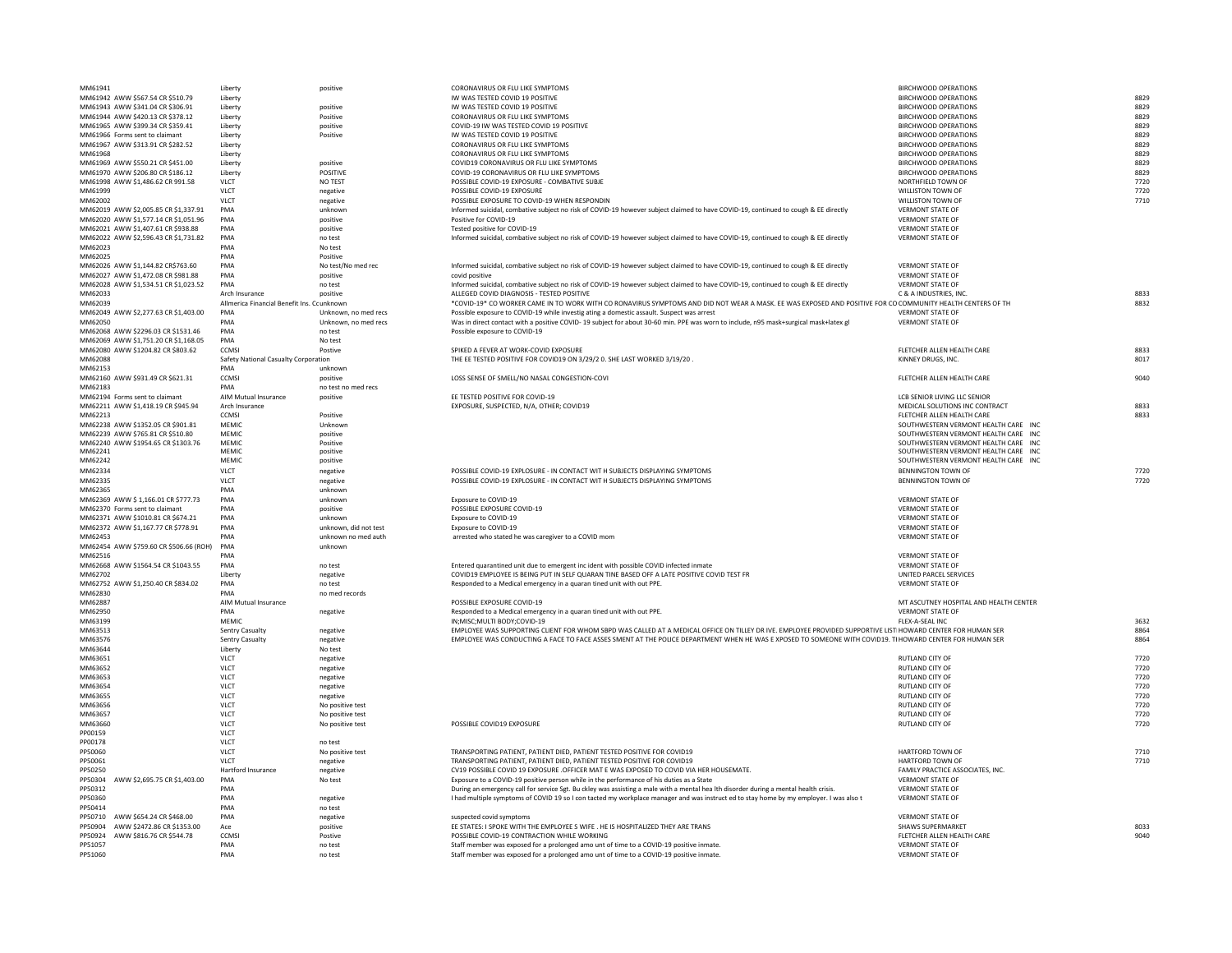| PP51247 |                                      | PMA                        | negative            | EE was exposed to COVID-19 positive inmates                                                                                                                      | <b>VERMONT STATE OF</b>              |      |
|---------|--------------------------------------|----------------------------|---------------------|------------------------------------------------------------------------------------------------------------------------------------------------------------------|--------------------------------------|------|
| PP51248 |                                      | PMA                        |                     | Staff member was unknowingly exposed to COVI                                                                                                                     | <b>VERMONT STATE OF</b>              |      |
|         |                                      |                            |                     |                                                                                                                                                                  |                                      |      |
|         | PP51249 AWW \$2,859.42 CR \$1,403.00 | PMA                        | unknown             | Spit in the face by a subject                                                                                                                                    | <b>VERMONT STATE OF</b>              |      |
| PP51251 |                                      | PMA                        | no test             | IW participated in joint ATF/NUI arrest & se arch warrant operation. Began flu like sympt                                                                        | <b>VERMONT STATE OF</b>              |      |
| PP51336 |                                      | <b>VLCT</b>                | No Diagnosis        | POSSIBLE COVID-19 EXPOSURE                                                                                                                                       | <b>BENNINGTON TOWN OF</b>            | 5506 |
| PP51337 |                                      | <b>VLCT</b>                | No Diagnosis        | POSSIBLE COVID-19 EXPOSURE                                                                                                                                       | <b>BENNINGTON TOWN OF</b>            | 5506 |
|         |                                      |                            |                     |                                                                                                                                                                  |                                      |      |
| PP51356 |                                      | <b>MEMIC</b>               | negative test       |                                                                                                                                                                  | SOUTHWESTERN VERMONT HEALTH CARE INC | 8833 |
| PP51491 |                                      | Technology                 | unknown             | ALL 3 EMPLOYEES WERE RESPONDING TO AN ACCIDE NT AND THE INDIVIDUAL IS A POSSIBLY POSITIVE                                                                        | UNDERHILL-JERICHO FIRE DEPARTMENT    |      |
|         | PP51538 AWW \$1452.20 CR 968.62      | PMA                        | no test             | Troopers responded to a call where the drive r was arrested for DUI. Driver advised he ha d, fever/temperature, believed to be ref COV                           | <b>VERMONT STATE OF</b>              |      |
|         | PP51539 AWW \$828.81 CR \$552.82     | PMA                        | unknown             | On 3/26 was informed by previous guest of on e of our lodging facilities that they had te sted positive for Covid-19. The guest used o                           | <b>VERMONT STATE OF</b>              |      |
|         |                                      |                            |                     |                                                                                                                                                                  |                                      |      |
| PP51540 |                                      | PMA                        |                     | Officer Powers was exposed to COVID-19 in th e Medical Isolation Unit on 7/28/20, 8/3/20 (12 hrs), and 8/4/20 (12 hrs).                                          | <b>VERMONT STATE OF</b>              |      |
|         | PP51541 AWW \$1,302.25 CR \$868.60   | PMA                        | unknown             | Troopers responded to a call where the drive r was arrested for DUI. Driver advised he ha d, fever/temperature, believed to be ref COV                           | <b>VERMONT STATE OF</b>              |      |
| PP51542 |                                      | PMA                        | unknown             | Staff member was exposed for a prolonged amo unt of time to a COVID-19 positive inmate.                                                                          | <b>VERMONT STATE OF</b>              |      |
| PP51543 |                                      | PMA                        | unknown             | Staff member was exposed for a prolonged amo unt of time to a COVID-19 positive inmate.                                                                          | <b>VERMONT STATE OF</b>              |      |
|         |                                      |                            |                     |                                                                                                                                                                  |                                      |      |
| PP51545 |                                      | PMA                        | unknown             | Staff member was exposed for a prolonged amo unt of time to a COVID-19 positive inmate.                                                                          | <b>VERMONT STATE OF</b>              |      |
| PP51564 |                                      | Technology                 | negative test       | ALL 3 EMPLOYEES WERE RESPONDING TO AN ACCIDE NT AND THE INDIVIDUAL IS A POSSIBLY POSITIVE                                                                        | UNDERHILL-JERICHO FIRE DEPARTMENT    |      |
| PP51565 |                                      | Technology                 | negative test       | ALL 3 EMPLOYEES WERE RESPONDING TO AN ACCIDE NT AND THE INDIVIDUAL IS A POSSIBLY POSITIVE                                                                        | UNDERHILL-JERICHO FIRE DEPARTMENT    |      |
|         |                                      |                            |                     |                                                                                                                                                                  |                                      |      |
| PP51729 |                                      | ACE                        | positive            |                                                                                                                                                                  | <b>SHAWS SUPERMARKET</b>             | 8033 |
|         | PP51738 AWW \$1945.60 CR \$1297.72   | PMA                        | No test             | Troopers responded to a call where the drive r was arrested for DUI. Driver advised he had, fever/temperature, believed to be ref COV                            | <b>VERMONT STATE OF</b>              |      |
| PP52326 |                                      | SOV                        | No test             | assessed patient with no PPE worn. Patient had 2 symptoms of potenial COVID exposure.                                                                            |                                      |      |
|         |                                      |                            |                     |                                                                                                                                                                  |                                      |      |
| PP52327 |                                      | SOV                        | No test             | assessed patient with no PPE worn. Patient had 2 symptoms of potenial COVID exposure.                                                                            | <b>VERMONT STATE OF</b>              |      |
| PP52385 |                                      | PMA                        | no test             | Entered patients room to asses patient, was not wearing PPE. Patient was assessed with 2 symptoms of potential Covid 19. Results unk                             | <b>VERMONT STATE OF</b>              |      |
| PP52387 |                                      | PMA                        | no test             | Pt. required assessment: RN/MHS Assessed Pt. to have 2 Potential Covid-19 Symptoms eye protection and gown not worn.                                             | <b>VERMONT STATE OF</b>              |      |
| PP52398 |                                      |                            |                     | HE DID NOT EAT BREAKFAST OR HAS SLEPT WELL. AFTER EATING LU NCH HE IMMEDIATELY FELT VERY ILL AND STARTED TO VIOLENTLY VO                                         | <b>UNITED PARCEL SERVICES</b>        | 7219 |
|         |                                      | Liberty                    |                     |                                                                                                                                                                  |                                      |      |
| PP52439 |                                      | PMA                        |                     | Between Aug 26 and Aug 31 2020 (as per conta ct tracers), Jesse was infected with COVID-1 9. He had slight cold symptoms evening of Au                           | <b>VERMONT STATE OF</b>              |      |
| PP52602 |                                      | <b>MEMIC</b>               |                     | IN; MISC; MULTI BODY; COVID-19                                                                                                                                   | RUTLAND REGIONAL HEALTH SERVICES     | 8833 |
| PP52903 |                                      | <b>MEMIC</b>               | Negative            | MO;MISC;MISC;COVID-19 EXPOSURE                                                                                                                                   | <b>GIFFORD HEALTH CARE</b>           | 8833 |
|         |                                      |                            |                     |                                                                                                                                                                  |                                      |      |
| PP52904 |                                      | <b>MEMIC</b>               | Negative            | MO;MISC;MISC;COVID-19 EXPOSURE                                                                                                                                   | <b>GIFFORD HEALTH CARE</b>           | 8833 |
| PP52953 |                                      | <b>VLCT</b>                | negative test       | POSSIBLE COVID19 EXPOSURE - TESTING WAS NEGA                                                                                                                     | <b>BERLIN TOWN OF</b>                | 7720 |
| PP52954 |                                      | <b>VLCT</b>                | negative test       | POSSIBLE COVID19 EXPOSURE - TESTING WAS NEGA                                                                                                                     | <b>BERLIN TOWN OF</b>                | 7720 |
|         |                                      |                            |                     |                                                                                                                                                                  |                                      |      |
| PP53033 |                                      | Sedgwick                   |                     |                                                                                                                                                                  | <b>GENESIS HEALTHCARE GROUP</b>      | 8832 |
| PP53259 |                                      | <b>Starr Indemnity</b>     |                     | EE STATES HE HAD A PATIENT YESTERDAY WHO HAS TESTED POSITIVE FOR COVID. EE IS NOT HAVIN                                                                          | <b>BRATTLEBORO RETREAT</b>           | 8833 |
| PP53304 |                                      | New Hampshire Insurance    | negative test       | NOTIFIED ON 10/3/20 BY VT DOH THAT A PATIENT SEEN BY CALLAN ON 9/25/20 TESTED POSITIVE F                                                                         | PLANNED PARENTHOOD                   | 8742 |
|         |                                      |                            |                     |                                                                                                                                                                  |                                      |      |
| PP53418 |                                      | Al Insurance               |                     | THE EE WAS EXPOSED TO COVID19 UNKNOWN OF TH E ACTIVITY SHE WAS ENGAGED IN AT THE                                                                                 | <b>GENESIS HEALTHCARE GROUP</b>      | 8832 |
| PP53425 |                                      | <b>PMA</b>                 | Unknown             |                                                                                                                                                                  |                                      |      |
| PP53476 |                                      | Berkshire Hathaway         |                     |                                                                                                                                                                  | TLC NURSING ASSOC                    | 8835 |
| PP53561 |                                      | PMA                        | no test             | Pam went out on a road test with a customer and it was brought up that the customer had been tested for COVID but had not received t                             | <b>VERMONT STATE OF</b>              |      |
|         |                                      |                            |                     |                                                                                                                                                                  |                                      |      |
| PP53562 |                                      | PMA                        | unknown             | Workplace exposure to alleged positive COVID case. Conducted field work (rode in same tr uck and worked together for ~2 hours) on 10/                            | <b>VERMONT STATE OF</b>              |      |
| PP53737 |                                      | PMA                        | Unknown no med auth | EE tested due to contact with co-worker who tested positive for Covid; EE received posi tive test result on 10/4/20                                              | AGRISURANCE, INC-TCT                 |      |
| PP53738 |                                      | PMA                        | Unknown no med auth | EE tested due to contact with co-worker who tested positive for Covid; EE received posi tive test result on 10/4/20                                              | AGRISURANCE, INC-TCT                 |      |
|         |                                      |                            |                     |                                                                                                                                                                  |                                      |      |
| PP53739 |                                      | PMA                        | Unknown no med auth | EE received positive test result on 10/4/20                                                                                                                      | AGRISURANCE, INC-TCT                 |      |
| PP53740 |                                      | PMA                        | unknown no med auth | EE tested due to contact with co-worker who tested positive for Covid; EE received posit                                                                         | AGRISURANCE, INC-TCT                 |      |
| PP53741 |                                      | PMA                        | Unknown no med auth | EE tested due to contact with coworker who t ested positive for Covid19. EE received pos itive test result on 10/4/20                                            | AGRISURANCE, INC-TCT                 |      |
|         |                                      | PMA                        | Unknown no med auth |                                                                                                                                                                  | AGRISURANCE, INC-TCT                 |      |
| PP53745 |                                      |                            |                     | EE tested due to contact with co-worker who tested positive for Covid; EE received posi tive test result on 10/4/20                                              |                                      |      |
| PP53747 |                                      | PMA                        | Unknown no med auth | EE tested due to contact with co-worker who tested positive for Covid; EE received posit ive test result on 10/4/20                                              | AGRISURANCE, INC-TCT                 |      |
| PP53787 |                                      | PMA                        | Unknown no med auth | EE tested due to contact with co-worker who tested positive for Covid; EE received posit ive test result on 10/4/20                                              | AGRISURANCE, INC-TCT                 |      |
| PP53788 |                                      | PMA                        | Unknown no med auth | EE tested due to contact with co-worker who tested positive for Covid; EE received posit ive test result on 10/4/20                                              | AGRISURANCE, INC-TCT                 |      |
|         |                                      |                            |                     |                                                                                                                                                                  |                                      |      |
| PP53789 |                                      | PMA                        | Unknown no med auth | EE tested due to contact with a co-worker wh o tested positive for Covid; EE received pos itive test result on 10/4/20                                           | AGRISURANCE, INC-TCT                 |      |
| PP53790 |                                      | PMA                        | Unknown no med auth | EE tested due to contact with co-worker who tested positive for Covid; EE received posit ive test result on 10/4/20                                              | AGRISURANCE, INC-TCT                 |      |
| PP53792 |                                      | PMA                        | Unknown no med auth |                                                                                                                                                                  | AGRISURANCE, INC-TCT                 |      |
|         |                                      |                            | unknown no med auth |                                                                                                                                                                  |                                      |      |
| PP53793 |                                      | PMA                        |                     | EE woke up feeling weak and unwell; overall illness, on 10/4 EE received positive test r                                                                         | AGRISURANCE, INC-TCT                 |      |
| PP53794 |                                      | PMA                        | Unknown no med auth | EE tested due to contact with co-worker who tested positive for Covid                                                                                            | AGRISURANCE, INC-TCT                 |      |
| PP53795 |                                      | PMA                        | Unknown no med auth | EE tested due to contact with co-worker who tested positive for Covid; EE received posi tive test result on 10/4/20                                              | AGRISURANCE, INC-TCT                 |      |
| PP53796 |                                      | PMA                        | Unknown no med auth | EE tested due to contact with co-worker who tested positive for Covid; EE received posit ive test result on 10/4/20                                              | AGRISURANCE, INC-TCT                 |      |
|         |                                      |                            |                     |                                                                                                                                                                  |                                      |      |
| PP53797 |                                      | PMA                        | Unknown no med auth | EE tested due to contact with co-worker who tested positive for Covid; EE received posit ive test result on 10/4/20                                              | AGRISURANCE, INC-TCT                 |      |
| PP53798 |                                      | PMA                        | Unknown no med auth | EE tested due to contact with co-worker who tested positive for Covid; EE received posi tive test result on 10/4/20                                              | AGRISURANCE, INC-TCT                 |      |
| PP53799 |                                      | PMA                        | Unknown no med auth | EE tested due to contact with co-worker who tested positive for Covid; EE received posi tive test result on 10/4/20                                              | AGRISURANCE, INC-TCT                 |      |
| PP53800 |                                      | PMA                        | Unknown no med auth | EE tested due to contact with co-worker who tested positive for Covid; EE received posit ive test result on 10/4/20                                              | AGRISURANCE, INC-TCT                 |      |
|         |                                      |                            |                     |                                                                                                                                                                  |                                      |      |
| PP53801 |                                      | PMA                        | Unknown no med auth | EE tested due to contact with co-worker who tested positive for Covid; EE received posi tive test result on 10/4/20                                              | AGRISURANCE, INC-TCT                 |      |
| PP53853 |                                      | PMA                        | Unknown no med auth | EE tested (2nd test) due to contact with co-worker who tested positive for Covid; EE re ceived positive test result on 10/7/20                                   | AGRISURANCE, INC-TCT                 |      |
| PP53854 |                                      | PMA                        | Unknown no med auth | EE tested due to contact with co-worker who tested positive for Covid; EE received posi tive test result on 10/4/20                                              | AGRISURANCE, INC-TCT                 |      |
| PP53855 |                                      | PMA                        | Unknown no med auth | EE tested due to contact with co-worker who tested positive for Covid; EE received posi tive test result on 10/4/20                                              | AGRISURANCE, INC-TCT                 |      |
|         |                                      |                            |                     |                                                                                                                                                                  |                                      |      |
| PP53858 |                                      | PMA                        | Unknown no med auth | EE tested due to contact with co-worker who tested positive for Covid; EE received posi tive test result on 10/4/20                                              | AGRISURANCE, INC-TCT                 |      |
| PP53860 |                                      | PMA                        | Unknown no med auth | EE tested due to contact with co-worker who tested positive for Covid; EE received posi tive test result on 10/4/20                                              | AGRISURANCE, INC-TCT                 |      |
| PP53949 |                                      | PMA                        | Unknown no med auth | EE felt he was having allergic reaction to d ust from road; EE received positive test re                                                                         | AGRISURANCE, INC-TCT                 |      |
|         |                                      |                            |                     |                                                                                                                                                                  |                                      |      |
| PP53982 |                                      | Gallagher                  | negative            | ELZI CALLED ME TO NOTIFY THAT SHE HAS BEEN E XPOSED TO COVID. SHE WORKED WITH A COWORKER FOR 3 DAYS IN A ROW WHO TESTED POSITIVE AVANT HEALTHCARE PROFESSIONALS  |                                      | 8829 |
| PP53983 |                                      | Gallagher                  | Negative            | STACY ANN WAS INFORMED A CLIENT ADMITTED TO THE UNIT ON 10/19/20 WAS POSITIVE.SHE WAS E XPOSED TO THIS CLIENT ON THE SAME DATE SI AVANT HEALTHCARE PROFESSIONALS |                                      | 8829 |
|         | PP54095 AWW \$2230.92 CR \$1403.00   | Liberty                    | Positive            |                                                                                                                                                                  | UNITED PARCEL SERVICES               | 7219 |
| PP54137 |                                      | <b>MEMIC</b>               | Unknown no med auth | THE EMPLOYEE WAS ATTENDING A GROUP MEETING A ND WAS EXPOSED TO COVID-19.                                                                                         | JAY PEAK INC                         | 9016 |
|         |                                      |                            |                     |                                                                                                                                                                  |                                      |      |
| PP54138 |                                      | <b>MEMIC</b>               | Unknown no med auth | THE EMPLOYEE WAS ATTENDING A GROUP MEETING A ND WAS EXPOSED TO COVID-19 IN THE PROCESS.                                                                          | JAY PEAK INC                         | 9016 |
| PP54176 |                                      | <b>MEMIC</b>               | Unknown no med auth | THE EMPLOYEE WAS EXPOSED TO COVID-19 WHILE A TTENDING A GROUP MEETING.                                                                                           | JAY PEAK INC                         |      |
| PP54177 |                                      | <b>MEMIC</b>               | Unknown no med auth | THE EMPLOYEE WAS EXPOSED TO COVID-19 WHILE A TTENDING A GROUP MEETING.                                                                                           | JAY PEAK INC                         |      |
|         |                                      |                            |                     |                                                                                                                                                                  |                                      |      |
| PP54178 |                                      | <b>MEMIC</b>               | Unknown no med auth | THE EMPLOYEE WAS EXPOSED TO COVID-19 WHILE A TTENDING A GROUP MEETING AT WORK.                                                                                   | JAY PEAK INC                         |      |
| PP54276 |                                      | <b>Farmington Casualty</b> | Unknown no med auth | COVID-19 PERFORMING THE JOB                                                                                                                                      | ST MICHAELS COLLEGE                  | 8868 |
| PP54319 |                                      | <b>VSBIT</b>               | positive            | Exposure to another person with Coronavirus                                                                                                                      | LYNDON TOWN SCHOOL DISTRICT          | 8868 |
|         |                                      |                            | Unknown no med auth |                                                                                                                                                                  |                                      |      |
| PP54492 |                                      | PMA                        |                     |                                                                                                                                                                  | <b>VERMONT STATE OF</b>              |      |
| PP54496 |                                      | PMA                        |                     | Identified as close contact with employee th at tested positive for COVID-19                                                                                     | <b>VERMONT STATE OF</b>              |      |
| PP54564 |                                      | AIM Mutual Insurance       |                     |                                                                                                                                                                  | COPLEY HEALTH SYSTEMS INC            |      |
| PP54582 |                                      | Al Insurance               |                     |                                                                                                                                                                  | <b>GENESIS HEALTHCARE GROUP</b>      | 8832 |
|         |                                      |                            |                     |                                                                                                                                                                  |                                      |      |
| PP54584 |                                      | PMA                        | Unknown no med auth | tested positive for COVID                                                                                                                                        | <b>VERMONT STATE OF</b>              |      |
| PP54585 |                                      | PMA                        | Unknown no med auth | tested positive for COVID                                                                                                                                        | <b>VERMONT STATE OF</b>              |      |
| PP54586 |                                      | PMA                        | unknown             | tested positive for Covid                                                                                                                                        | <b>VERMONT STATE OF</b>              |      |
|         |                                      |                            |                     |                                                                                                                                                                  |                                      |      |

| PP51247            |                              | <b>PMA</b>                 | negative                                   | EE was exposed to COVID-19 positive inmates                                                                                                                                                                     | <b>VERMONT STATE OF</b>                              |
|--------------------|------------------------------|----------------------------|--------------------------------------------|-----------------------------------------------------------------------------------------------------------------------------------------------------------------------------------------------------------------|------------------------------------------------------|
| PP51248            |                              | <b>PMA</b>                 |                                            | Staff member was unknowingly exposed to COVI                                                                                                                                                                    | <b>VERMONT STATE OF</b>                              |
| PP51249            | AWW \$2,859.42 CR \$1,403.00 | <b>PMA</b>                 | unknown                                    | Spit in the face by a subject                                                                                                                                                                                   | <b>VERMONT STATE OF</b>                              |
| PP51251            |                              | PMA                        | no test                                    | IW participated in joint ATF/NUI arrest & se arch warrant operation. Began flu like sympt                                                                                                                       | <b>VERMONT STATE OF</b>                              |
| PP51336            |                              | <b>VLCT</b>                | No Diagnosis                               | POSSIBLE COVID-19 EXPOSURE                                                                                                                                                                                      | <b>BENNINGTON TOWN</b>                               |
| PP51337            |                              | <b>VLCT</b>                | No Diagnosis                               | POSSIBLE COVID-19 EXPOSURE                                                                                                                                                                                      | <b>BENNINGTON TOWN</b>                               |
| PP51356            |                              | <b>MEMIC</b>               | negative test                              |                                                                                                                                                                                                                 | SOUTHWESTERN VE                                      |
| PP51491            |                              | Technology                 | unknown                                    | ALL 3 EMPLOYEES WERE RESPONDING TO AN ACCIDE NT AND THE INDIVIDUAL IS A POSSIBLY POSITIVE                                                                                                                       | UNDERHILL-JERICHO                                    |
| PP51538            | AWW \$1452.20 CR 968.62      | PMA                        | no test                                    | Troopers responded to a call where the drive r was arrested for DUI. Driver advised he had, fever/temperature, believed to be ref COV                                                                           | <b>VERMONT STATE OF</b>                              |
| PP51539            | AWW \$828.81 CR \$552.82     | PMA                        | unknown                                    | On 3/26 was informed by previous guest of on e of our lodging facilities that they had te sted positive for Covid-19. The guest used o                                                                          | <b>VERMONT STATE OF</b>                              |
| PP51540            |                              | <b>PMA</b>                 |                                            | Officer Powers was exposed to COVID-19 in th e Medical Isolation Unit on 7/28/20, 8/3/20 (12 hrs), and 8/4/20 (12 hrs).                                                                                         | <b>VERMONT STATE OF</b>                              |
| PP51541            | AWW \$1,302.25 CR \$868.60   | PMA                        | unknown                                    | Troopers responded to a call where the drive r was arrested for DUI. Driver advised he ha d, fever/temperature, believed to be ref COV                                                                          | <b>VERMONT STATE OF</b>                              |
| PP51542            |                              | <b>PMA</b>                 | unknown                                    | Staff member was exposed for a prolonged amo unt of time to a COVID-19 positive inmate.                                                                                                                         | <b>VERMONT STATE OF</b><br><b>VERMONT STATE OF</b>   |
| PP51543<br>PP51545 |                              | <b>PMA</b><br><b>PMA</b>   | unknown<br>unknown                         | Staff member was exposed for a prolonged amo unt of time to a COVID-19 positive inmate.<br>Staff member was exposed for a prolonged amo unt of time to a COVID-19 positive inmate.                              | <b>VERMONT STATE OF</b>                              |
| PP51564            |                              | Technology                 | negative test                              | ALL 3 EMPLOYEES WERE RESPONDING TO AN ACCIDE NT AND THE INDIVIDUAL IS A POSSIBLY POSITIVE                                                                                                                       | UNDERHILL-JERICHO                                    |
| PP51565            |                              | Technology                 | negative test                              | ALL 3 EMPLOYEES WERE RESPONDING TO AN ACCIDE NT AND THE INDIVIDUAL IS A POSSIBLY POSITIVE                                                                                                                       | UNDERHILL-JERICHO                                    |
| PP51729            |                              | ACE                        | positive                                   |                                                                                                                                                                                                                 | <b>SHAWS SUPERMARK</b>                               |
| PP51738            | AWW \$1945.60 CR \$1297.72   | PMA                        | No test                                    | Troopers responded to a call where the drive r was arrested for DUI. Driver advised he had, fever/temperature, believed to be ref COV                                                                           | <b>VERMONT STATE OF</b>                              |
| PP52326            |                              | SOV                        | No test                                    | assessed patient with no PPE worn. Patient had 2 symptoms of potenial COVID exposure.                                                                                                                           |                                                      |
| PP52327            |                              | SOV                        | No test                                    | assessed patient with no PPE worn. Patient had 2 symptoms of potenial COVID exposure.                                                                                                                           | <b>VERMONT STATE OF</b>                              |
| PP52385            |                              | <b>PMA</b>                 | no test                                    | Entered patients room to asses patient, was not wearing PPE. Patient was assessed with 2 symptoms of potential Covid 19. Results unk                                                                            | <b>VERMONT STATE OF</b>                              |
| PP52387            |                              | PMA                        | no test                                    | Pt. required assessment: RN/MHS Assessed Pt. to have 2 Potential Covid-19 Symptoms eye protection and gown not worn.                                                                                            | <b>VERMONT STATE OF</b>                              |
| PP52398            |                              | Liberty                    |                                            | HE DID NOT EAT BREAKFAST OR HAS SLEPT WELL. AFTER EATING LU NCH HE IMMEDIATELY FELT VERY ILL AND STARTED TO VIOLENTLY VO                                                                                        | UNITED PARCEL SER                                    |
| PP52439            |                              | PMA                        |                                            | Between Aug 26 and Aug 31 2020 (as per conta ct tracers), Jesse was infected with COVID-1 9. He had slight cold symptoms evening of Au                                                                          | <b>VERMONT STATE OF</b>                              |
| PP52602            |                              | <b>MEMIC</b>               |                                            | IN; MISC; MULTI BODY; COVID-19                                                                                                                                                                                  | <b>RUTLAND REGIONAL</b>                              |
| PP52903            |                              | <b>MEMIC</b>               | Negative                                   | MO;MISC;MISC;COVID-19 EXPOSURE                                                                                                                                                                                  | <b>GIFFORD HEALTH CA</b>                             |
| PP52904            |                              | <b>MEMIC</b>               | Negative                                   | MO;MISC;MISC;COVID-19 EXPOSURE                                                                                                                                                                                  | <b>GIFFORD HEALTH CA</b>                             |
| PP52953            |                              | <b>VLCT</b>                | negative test                              | POSSIBLE COVID19 EXPOSURE - TESTING WAS NEGA                                                                                                                                                                    | <b>BERLIN TOWN OF</b>                                |
| PP52954            |                              | <b>VLCT</b>                | negative test                              | POSSIBLE COVID19 EXPOSURE - TESTING WAS NEGA                                                                                                                                                                    | <b>BERLIN TOWN OF</b>                                |
| PP53033            |                              | Sedgwick                   |                                            |                                                                                                                                                                                                                 | <b>GENESIS HEALTHCAR</b>                             |
| PP53259            |                              | <b>Starr Indemnity</b>     |                                            | EE STATES HE HAD A PATIENT YESTERDAY WHO HAS TESTED POSITIVE FOR COVID. EE IS NOT HAVIN                                                                                                                         | <b>BRATTLEBORO RETR</b>                              |
| PP53304            |                              | New Hampshire Insurance    | negative test                              | NOTIFIED ON 10/3/20 BY VT DOH THAT A PATIENT SEEN BY CALLAN ON 9/25/20 TESTED POSITIVE F                                                                                                                        | PLANNED PARENTHO                                     |
| PP53418            |                              | Al Insurance               |                                            | THE EE WAS EXPOSED TO COVID19 UNKNOWN OF TH E ACTIVITY SHE WAS ENGAGED IN AT THE                                                                                                                                | <b>GENESIS HEALTHCAR</b>                             |
| PP53425            |                              | <b>PMA</b>                 | Unknown                                    |                                                                                                                                                                                                                 |                                                      |
| PP53476            |                              | Berkshire Hathaway         |                                            |                                                                                                                                                                                                                 | TLC NURSING ASSOC                                    |
| PP53561            |                              | PMA                        | no test                                    | Pam went out on a road test with a customer and it was brought up that the customer had been tested for COVID but had not received t                                                                            | <b>VERMONT STATE OF</b>                              |
| PP53562            |                              | <b>PMA</b>                 | unknown                                    | Workplace exposure to alleged positive COVID case. Conducted field work (rode in same tr uck and worked together for ~2 hours) on 10/                                                                           | <b>VERMONT STATE OF</b>                              |
| PP53737            |                              | <b>PMA</b>                 | Unknown no med auth                        | EE tested due to contact with co-worker who tested positive for Covid; EE received posi tive test result on 10/4/20                                                                                             | <b>AGRISURANCE, INC-</b>                             |
| PP53738<br>PP53739 |                              | <b>PMA</b><br><b>PMA</b>   | Unknown no med auth<br>Unknown no med auth | EE tested due to contact with co-worker who tested positive for Covid; EE received posi tive test result on 10/4/20                                                                                             | <b>AGRISURANCE, INC-</b>                             |
| PP53740            |                              | <b>PMA</b>                 | unknown no med auth                        | EE received positive test result on 10/4/20<br>EE tested due to contact with co-worker who tested positive for Covid; EE received posit                                                                         | AGRISURANCE, INC-<br>AGRISURANCE, INC-               |
| PP53741            |                              | <b>PMA</b>                 | Unknown no med auth                        | EE tested due to contact with coworker who t ested positive for Covid19. EE received pos itive test result on 10/4/20                                                                                           | AGRISURANCE, INC-                                    |
| PP53745            |                              | <b>PMA</b>                 | Unknown no med auth                        | EE tested due to contact with co-worker who tested positive for Covid; EE received posi tive test result on 10/4/20                                                                                             | <b>AGRISURANCE, INC-</b>                             |
| PP53747            |                              | <b>PMA</b>                 | Unknown no med auth                        | EE tested due to contact with co-worker who tested positive for Covid; EE received posit ive test result on 10/4/20                                                                                             | AGRISURANCE, INC-                                    |
| PP53787            |                              | <b>PMA</b>                 | Unknown no med auth                        | EE tested due to contact with co-worker who tested positive for Covid; EE received posit ive test result on 10/4/20                                                                                             | AGRISURANCE, INC-                                    |
| PP53788            |                              | <b>PMA</b>                 | Unknown no med auth                        | EE tested due to contact with co-worker who tested positive for Covid; EE received posit ive test result on 10/4/20                                                                                             | <b>AGRISURANCE, INC-</b>                             |
| PP53789            |                              | <b>PMA</b>                 | Unknown no med auth                        | EE tested due to contact with a co-worker wh o tested positive for Covid; EE received pos itive test result on 10/4/20                                                                                          | <b>AGRISURANCE, INC-</b>                             |
| PP53790            |                              | <b>PMA</b>                 | Unknown no med auth                        | EE tested due to contact with co-worker who tested positive for Covid; EE received posit ive test result on 10/4/20                                                                                             | AGRISURANCE, INC-                                    |
| PP53792            |                              | <b>PMA</b>                 | Unknown no med auth                        |                                                                                                                                                                                                                 | AGRISURANCE, INC-                                    |
| PP53793            |                              | <b>PMA</b>                 | unknown no med auth                        | EE woke up feeling weak and unwell; overall illness, on 10/4 EE received positive test r                                                                                                                        | AGRISURANCE, INC-                                    |
| PP53794            |                              | <b>PMA</b>                 | Unknown no med auth                        | EE tested due to contact with co-worker who tested positive for Covid                                                                                                                                           | <b>AGRISURANCE, INC-</b>                             |
| PP53795            |                              | <b>PMA</b>                 | Unknown no med auth                        | EE tested due to contact with co-worker who tested positive for Covid; EE received posi tive test result on 10/4/20                                                                                             | AGRISURANCE, INC-                                    |
| PP53796            |                              | <b>PMA</b>                 | Unknown no med auth                        | EE tested due to contact with co-worker who tested positive for Covid; EE received posit ive test result on 10/4/20                                                                                             | AGRISURANCE, INC-                                    |
| PP53797            |                              | <b>PMA</b>                 | Unknown no med auth                        | EE tested due to contact with co-worker who tested positive for Covid; EE received posit ive test result on 10/4/20                                                                                             | AGRISURANCE, INC-                                    |
| PP53798            |                              | <b>PMA</b>                 | Unknown no med auth                        | EE tested due to contact with co-worker who tested positive for Covid; EE received posi tive test result on 10/4/20                                                                                             | <b>AGRISURANCE, INC-</b>                             |
| PP53799            |                              | <b>PMA</b>                 | Unknown no med auth                        | EE tested due to contact with co-worker who tested positive for Covid; EE received posi tive test result on 10/4/20                                                                                             | <b>AGRISURANCE, INC-</b>                             |
| PP53800            |                              | <b>PMA</b>                 | Unknown no med auth                        | EE tested due to contact with co-worker who tested positive for Covid; EE received posit ive test result on 10/4/20                                                                                             | <b>AGRISURANCE, INC-</b>                             |
| PP53801            |                              | <b>PMA</b>                 | Unknown no med auth                        | EE tested due to contact with co-worker who tested positive for Covid; EE received posi tive test result on 10/4/20                                                                                             | AGRISURANCE, INC-                                    |
| PP53853            |                              | <b>PMA</b>                 | Unknown no med auth                        | EE tested (2nd test) due to contact with co-worker who tested positive for Covid; EE re ceived positive test result on 10/7/20                                                                                  | AGRISURANCE, INC-                                    |
| PP53854            |                              | PMA                        | Unknown no med auth                        | EE tested due to contact with co-worker who tested positive for Covid; EE received posi tive test result on 10/4/20                                                                                             | <b>AGRISURANCE, INC-</b>                             |
| PP53855            |                              | <b>PMA</b>                 | Unknown no med auth                        | EE tested due to contact with co-worker who tested positive for Covid; EE received posi tive test result on 10/4/20                                                                                             | AGRISURANCE, INC-                                    |
| PP53858<br>PP53860 |                              | <b>PMA</b><br><b>PMA</b>   | Unknown no med auth<br>Unknown no med auth | EE tested due to contact with co-worker who tested positive for Covid; EE received posi tive test result on 10/4/20                                                                                             | <b>AGRISURANCE, INC-</b><br><b>AGRISURANCE, INC-</b> |
| PP53949            |                              | <b>PMA</b>                 | Unknown no med auth                        | EE tested due to contact with co-worker who tested positive for Covid; EE received posi tive test result on 10/4/20<br>EE felt he was having allergic reaction to d ust from road; EE received positive test re | AGRISURANCE, INC-                                    |
| PP53982            |                              | Gallagher                  | negative                                   | ELZI CALLED ME TO NOTIFY THAT SHE HAS BEEN E XPOSED TO COVID. SHE WORKED WITH A COWORKER FOR 3 DAYS IN A ROW WHO TESTED POSITIVE AVANT HEALTHCARR                                                               |                                                      |
| PP53983            |                              | Gallagher                  | Negative                                   | STACY ANN WAS INFORMED A CLIENT ADMITTED TO THE UNIT ON 10/19/20 WAS POSITIVE.SHE WAS E XPOSED TO THIS CLIENT ON THE SAME DATE SI AVANT HEALTHCARE                                                              |                                                      |
| PP54095            | AWW \$2230.92 CR \$1403.00   | Liberty                    | Positive                                   |                                                                                                                                                                                                                 | <b>UNITED PARCEL SERY</b>                            |
| PP54137            |                              | <b>MEMIC</b>               | Unknown no med auth                        | THE EMPLOYEE WAS ATTENDING A GROUP MEETING A ND WAS EXPOSED TO COVID-19.                                                                                                                                        | JAY PEAK INC                                         |
| PP54138            |                              | <b>MEMIC</b>               | Unknown no med auth                        | THE EMPLOYEE WAS ATTENDING A GROUP MEETING A ND WAS EXPOSED TO COVID-19 IN THE PROCESS.                                                                                                                         | JAY PEAK INC                                         |
| PP54176            |                              | <b>MEMIC</b>               | Unknown no med auth                        | THE EMPLOYEE WAS EXPOSED TO COVID-19 WHILE A TTENDING A GROUP MEETING.                                                                                                                                          | JAY PEAK INC                                         |
| PP54177            |                              | <b>MEMIC</b>               | Unknown no med auth                        | THE EMPLOYEE WAS EXPOSED TO COVID-19 WHILE A TTENDING A GROUP MEETING.                                                                                                                                          | JAY PEAK INC                                         |
| PP54178            |                              | <b>MEMIC</b>               | Unknown no med auth                        | THE EMPLOYEE WAS EXPOSED TO COVID-19 WHILE A TTENDING A GROUP MEETING AT WORK.                                                                                                                                  | JAY PEAK INC                                         |
| PP54276            |                              | <b>Farmington Casualty</b> | Unknown no med auth                        | COVID-19 PERFORMING THE JOB                                                                                                                                                                                     | ST MICHAELS COLLE                                    |
| PP54319            |                              | <b>VSBIT</b>               | positive                                   | Exposure to another person with Coronavirus                                                                                                                                                                     | LYNDON TOWN SCH                                      |
| PP54492            |                              | <b>PMA</b>                 | Unknown no med auth                        |                                                                                                                                                                                                                 | <b>VERMONT STATE OF</b>                              |
| PP54496            |                              | PMA                        |                                            | Identified as close contact with employee th at tested positive for COVID-19                                                                                                                                    | <b>VERMONT STATE OF</b>                              |
| PP54564            |                              | AIM Mutual Insurance       |                                            |                                                                                                                                                                                                                 | <b>COPLEY HEALTH SYS</b>                             |
| PP54582            |                              | Al Insurance               |                                            |                                                                                                                                                                                                                 | <b>GENESIS HEALTHCAR</b>                             |
| PP54584            |                              | <b>PMA</b>                 | Unknown no med auth                        | tested positive for COVID                                                                                                                                                                                       | <b>VERMONT STATE OF</b>                              |
| PP54585            |                              | <b>PMA</b>                 | Unknown no med auth                        | tested positive for COVID                                                                                                                                                                                       | <b>VERMONT STATE OF</b>                              |
| PP54586            |                              | <b>PMA</b>                 | unknown                                    | tested positive for Covid                                                                                                                                                                                       | <b>VERMONT STATE OF</b>                              |
| PP54587            |                              | PMA                        | Negative                                   | tested positive for COVID                                                                                                                                                                                       | <b>VERMONT STATE OF</b>                              |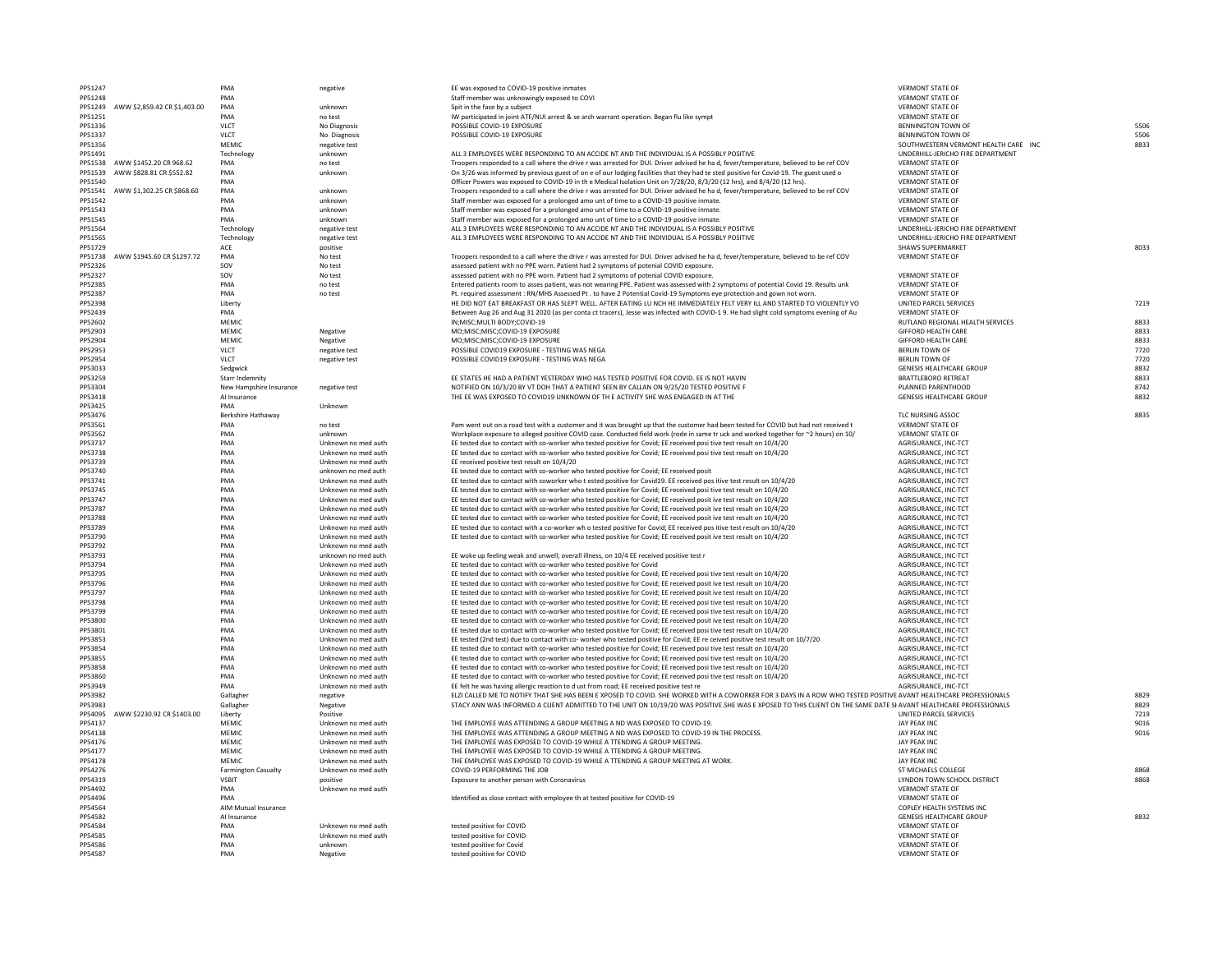| PP54664            |                              | Al Insurance                   |
|--------------------|------------------------------|--------------------------------|
| PP54674<br>PP54675 |                              | <b>PMA</b><br><b>PMA</b>       |
| PP54676            |                              | <b>PMA</b>                     |
| PP54730            |                              | <b>PMA</b>                     |
| PP54731            |                              | <b>PMA</b>                     |
| PP54739<br>PP54740 |                              | <b>VLCT</b><br><b>VLCT</b>     |
| PP54743            |                              | <b>VLCT</b>                    |
| PP54744            |                              | <b>VLCT</b>                    |
| PP54746            |                              | <b>VLCT</b>                    |
| PP54760<br>PP54783 |                              | <b>VLCT</b><br><b>PMA</b>      |
| PP54864            |                              | <b>MEMIC</b>                   |
| PP54867            |                              | <b>PMA</b>                     |
| PP54868            |                              | <b>PMA</b>                     |
| PP54874<br>PP54896 |                              | Nationwide<br><b>MEMIC</b>     |
| PP54908            |                              | <b>PMA</b>                     |
| PP54914            |                              | Liberty                        |
| PP54915            |                              | Liberty                        |
| PP54921            |                              | New Yor Mar                    |
| PP54926<br>PP54937 |                              | Sompo<br>AIM Mutual II         |
| PP54937            |                              | <b>Gallagher Bas</b>           |
| PP54949            |                              | Al Insurance                   |
| PP54953            |                              | <b>PMA</b>                     |
| PP54973            |                              | <b>VLCT</b>                    |
| PP54974<br>PP54975 |                              | <b>VLCT</b><br><b>VLCT</b>     |
| PP54992            | AWW \$1574.75 CR \$1050.35   | AIM Mutual II                  |
| PP54999            |                              | <b>Sentry Casual</b>           |
| PP55019            |                              | <b>Sentry Casual</b>           |
| PP55025<br>PP55029 |                              | <b>PMA</b><br><b>Travelers</b> |
| PP55030            |                              | <b>Travelers</b>               |
| PP55049            |                              | Service Ameri                  |
| PP55058            |                              | Indemnity Ins                  |
| PP55061            |                              | <b>PMA</b>                     |
| PP55072<br>PP55076 |                              | Liberty<br><b>CCMSI</b>        |
| PP55094            |                              | Al Insurance                   |
| PP55104            |                              | <b>PMA</b>                     |
| PP55112            |                              | Liberty                        |
| PP55113<br>PP55125 |                              | Liberty<br><b>VLCT</b>         |
| PP55126            |                              | <b>VLCT</b>                    |
| PP55127            |                              | <b>VLCT</b>                    |
| PP55128            |                              | <b>VLCT</b>                    |
| PP55129<br>PP55150 |                              | <b>VLCT</b><br>AIM Mutual II   |
| PP55160            |                              | Netherlands I                  |
| PP55165            |                              | <b>PMA</b>                     |
| PP55166            |                              | <b>PMA</b>                     |
| PP55194            |                              | <b>MEMIC</b>                   |
| PP55203<br>PP55252 |                              | <b>VSBIT</b><br>Al Insurance   |
| PP55253            |                              | Al Insurance                   |
| PP55260            |                              | <b>PMA</b>                     |
| PP55261            |                              | <b>PMA</b>                     |
| PP55262<br>PP55264 |                              | <b>PMA</b><br><b>PMA</b>       |
| PP55272            |                              | Nationwide                     |
| PP55308            |                              | AIM Mutual II                  |
| PP55315            |                              | Hartford Insu                  |
| PP55331            |                              | <b>PMA</b>                     |
| PP55332<br>PP55335 |                              | <b>PMA</b><br><b>VSBIT</b>     |
| PP55339            |                              | Liberty                        |
| PP55355            |                              | AIM Mutual I                   |
| PP55356            |                              | AIM Mutual II                  |
| PP55357            |                              | AIM Mutual II                  |
| PP55359<br>PP55360 | AWW \$486.20 CR 90% \$438.12 | AIM Mutual II<br>AIM Mutual II |
| PP55371            |                              | Al Insurance                   |
| PP55372            |                              | Al Insurance                   |
| PP55391            |                              | <b>Travelers</b>               |
| PP55402<br>PP55416 | AWW \$688.07 Min \$468.00    | AIM Mutual II<br><b>MEMIC</b>  |
| PP55419            |                              | Al Insurance                   |
| PP55422            |                              | <b>PMA</b>                     |
| PP55432            |                              | Liberty                        |
| PP55468            |                              | <b>PMA</b>                     |

Pegative In close proximity to 110th Basic Academy cl assmate Megative

| PP54664                                             |                                       | Al Insurance               |                                        |                                                                                                                                                                           | <b>GENESIS HEALTHCARE GROUP</b>                   | 8832 |
|-----------------------------------------------------|---------------------------------------|----------------------------|----------------------------------------|---------------------------------------------------------------------------------------------------------------------------------------------------------------------------|---------------------------------------------------|------|
| PP54674                                             |                                       | PMA                        | Positive                               | Illness started on 10/29. Received a positiv e test result for COVID on 11/2.                                                                                             | <b>VERMONT STATE OF</b>                           |      |
| PP54675                                             |                                       | PMA                        | Unknown                                | Transmission of COVID-19 from It to EE during the meeting. Masks and social distancing in effect                                                                          | <b>VERMONT STATE OF</b>                           |      |
|                                                     |                                       |                            |                                        |                                                                                                                                                                           |                                                   |      |
| PP54676                                             |                                       | PMA                        | positive                               | Was experiencing some symptoms - cough, snif fles. Called my doctor and he suggested that I get tested for COVID-19. So went for test                                     | <b>VERMONT STATE OF</b>                           |      |
| PP54730                                             |                                       | PMA                        | Negative                               | Employee identified as close contact of a CO VID-positive employee in the workplace. Employee traveled in the same                                                        | <b>VERMONT STATE OF</b>                           |      |
| PP54731                                             |                                       | PMA                        | Unknown no med auth                    | EE tested due to contact with co-worker who tested positive for Covid; EE received posi tive test result on 10/4/20                                                       | <b>AGRISURANCE, INC-TCT</b>                       |      |
| PP54739                                             |                                       | <b>VLCT</b>                | Unknown no med auth                    | EXPOSURE TO POSITIVE COVID19 PERSON                                                                                                                                       | <b>HARTFORD TOWN OF</b>                           | 7720 |
| PP54740                                             |                                       | <b>VLCT</b>                | Unknown no med auth                    | EXPOSURE TO POSITIVE COVID19 PERSON                                                                                                                                       | <b>HARTFORD TOWN OF</b>                           | 7720 |
|                                                     |                                       |                            |                                        |                                                                                                                                                                           |                                                   |      |
| PP54743                                             |                                       | <b>VLCT</b>                | unknown no med auth                    | POSSIBLE COVID EXPOSURE                                                                                                                                                   | NORTHFIELD TOWN OF                                | 7705 |
| PP54744                                             |                                       | <b>VLCT</b>                | unknown no med auth                    | POSSIBLE COVID EXPOSURE                                                                                                                                                   | NORTHFIELD TOWN OF                                | 7705 |
| PP54746                                             |                                       | <b>VLCT</b>                |                                        | POSSIBLE COVID19 EXPOSURE                                                                                                                                                 | <b>BERLIN TOWN OF</b>                             | 7720 |
| PP54760                                             |                                       | <b>VLCT</b>                |                                        | EXPOSURE TO POSITIVE COVID19 PERSON                                                                                                                                       | <b>HARTFORD TOWN OF</b>                           | 7720 |
|                                                     |                                       |                            |                                        |                                                                                                                                                                           | <b>VERMONT STATE OF</b>                           |      |
| PP54783                                             |                                       | PMA                        | Unknown no med auth                    | Tues 11/10 EE informed ER was in close conta ct w/COVID-19+ person whom IW co-habitates w ith. Thurs EE informed ER of positive result                                    |                                                   |      |
| PP54864                                             |                                       | <b>MEMIC</b>               |                                        | PATIENT SENT HOME FROM WORK DUE TO NEW LOSS OF SMELL OR TASTE. TESTED FOR COVID AND RECE IVED A POSITIVE RESULT                                                           | RUTLAND REGIONAL HEALTH SERVICES                  |      |
| PP54867                                             |                                       | PMA                        | Negative                               | Possible Close Contact to Positive COVID19 c oworker. EEwas sent home, and got tested on 11/18/20. Will remain home until test result                                     | <b>VERMONT STATE OF</b>                           |      |
| PP54868                                             |                                       | PMA                        | no evidence of positive test           | EE tested positive for COVID19 on 11/18/20. EE's last day onsite was 11/10/20. Unknown e xposure, could be professional or personal.                                      | <b>VERMONT STATE OF</b>                           |      |
| PP54874                                             |                                       | Nationwide                 | Unknown                                | EMPLOYEE HAS A POSITIVE COVID TEST AFTER CAR ING FOR A CONSUMER WHO LATER TESTED POSITIVE                                                                                 | <b>NEGLEY ASSOCIATES</b>                          | 8864 |
|                                                     |                                       |                            |                                        |                                                                                                                                                                           |                                                   |      |
| PP54896                                             |                                       | <b>MEMIC</b>               |                                        | WEARING FACE MASK, EMPLOYEE IS GETTING HEADA CHES AND ALLERGIC DERMATITIS ON FACE                                                                                         | NORTHEASTERN VERMONT REGIONAL HOSPITAL            |      |
| PP54908                                             |                                       | PMA                        | Positive                               | Was out on previous workers comp participati ng in a work hardening program which ended o n November 5th, 2020. Became ill and was adm                                    | <b>VERMONT STATE OF</b>                           |      |
| PP54914                                             |                                       | Liberty                    | Positive                               |                                                                                                                                                                           | UNITED PARCEL SERVICES                            | 7219 |
| PP54915                                             |                                       | Liberty                    | positive                               |                                                                                                                                                                           | UNITED PARCEL SERVICES                            | 7219 |
|                                                     |                                       |                            |                                        |                                                                                                                                                                           |                                                   |      |
| PP54921                                             |                                       | New Yor Marine             | unknown                                |                                                                                                                                                                           | <b>LARAWAY SCHOOL INC</b>                         | 8864 |
| PP54926                                             |                                       | Sompo                      | unknown                                | EMPLOYEE POSITIVE COVID TEST RESULT                                                                                                                                       | <b>TOPNOTCH RESORT</b>                            | 9052 |
| PP54937                                             |                                       | AIM Mutual Insurance       |                                        |                                                                                                                                                                           | <b>WAYSIDE RESTAURANT</b>                         |      |
| PP54937                                             |                                       | Gallagher Bassett          | Positive                               | Employee tested positive for COVID-19 on 11/11/20                                                                                                                         | <b>Wayside Restaurant</b>                         |      |
| PP54949                                             |                                       | Al Insurance               |                                        | EMPLOYEE TESTED POSITIVE FOR COVID AFTER WOR KING IN A COVID POSITIVE FACILITY. E                                                                                         | <b>GENESIS HEALTHCARE GROUP</b>                   | 8832 |
|                                                     |                                       |                            |                                        |                                                                                                                                                                           |                                                   |      |
| PP54953                                             |                                       | PMA                        | positive                               | Went out on Halloween on Saturday night and then started showing symptoms on Monday. I w as out of work on November 6, 2020. My sympt                                     | <b>VERMONT STATE OF</b>                           |      |
| PP54973                                             |                                       | <b>VLCT</b>                |                                        |                                                                                                                                                                           | <b>WILLISTON TOWN OF</b>                          | 7710 |
| PP54974                                             |                                       | <b>VLCT</b>                | Unknown                                |                                                                                                                                                                           | <b>WILLISTON TOWN OF</b>                          | 7710 |
| PP54975                                             |                                       | <b>VLCT</b>                | Unknown                                |                                                                                                                                                                           | <b>WILLISTON TOWN OF</b>                          | 7710 |
|                                                     |                                       |                            |                                        |                                                                                                                                                                           |                                                   |      |
|                                                     | PP54992 AWW \$1574.75 CR \$1050.35    | AIM Mutual Insurance       | positive                               | EE HAD SYMPTOMS FOR COVID 19--TESTED POSITIV                                                                                                                              | NORTHERN COUNTIES HEALTH CARE INC                 |      |
| PP54999                                             |                                       | <b>Sentry Casualty</b>     | false positive                         | EMPLOYEE TESTED FOR COVID 19 ON 11/20/20. RE SULTS CAME BACK POSITIVE ON 11/22/20. HOWEVE R, THERE WAS AN ISSUE WITH THE TESTS THA HOWARD CENTER FOR HUMAN SEF            |                                                   | 8864 |
| PP55019                                             |                                       | <b>Sentry Casualty</b>     |                                        | EMPLOYEE TESTED POSITIVE FOR COVID 10 VIA RA PID TEST ON 11/22/2020 AFTER WORKING WITHIN A SCHOOL WHERE THREE SCHOOL EMPLOYEES 1 WASHINGTON COUNTY MENTAL HEALTH SVCS INC |                                                   | 8864 |
| PP55025                                             |                                       | PMA                        | Positive ee says got it from boyfriend | I had the test on 11/10/20 and received the diagnosis on 11/11/2020. I got the COVID vir us from my boyfriend whom I live with.                                           | <b>VERMONT STATE OF</b>                           |      |
|                                                     |                                       |                            |                                        |                                                                                                                                                                           |                                                   |      |
| PP55029                                             |                                       | Travelers                  | denied - no medical authorization      |                                                                                                                                                                           | <b>VERMONT STATE COLLEGES</b>                     | 8868 |
| PP55030                                             |                                       | Travelers                  | Unknown NLT no med tx                  |                                                                                                                                                                           | <b>VERMONT STATE COLLEGES</b>                     | 8868 |
| PP55049                                             |                                       | Service American Indemnity |                                        | EMPLOYEE TESTED POSITIVE FOR COVID 19, IT WA S REPORTED TO SSTA ON TUESDAY 11/24/2020, EE WAS NOT FEELING WELL ON THURSDAY 11/19/2 SPECIAL SERVICES TRANSPORTATION AGENCY |                                                   | 7382 |
| PP55058                                             |                                       | Indemnity Insurance        |                                        | THE EE WAS ASSISTING A CUSTOMER WITH THEIR G LASS AND THE CUSTOMER WAS NOT WEARIN                                                                                         | <b>DIAMOND RETAIL</b>                             | 8380 |
| PP55061                                             |                                       | PMA                        | postive but no proof                   | Tested positive for COVID-19                                                                                                                                              | <b>VERMONT STATE OF</b>                           |      |
|                                                     |                                       |                            |                                        |                                                                                                                                                                           |                                                   |      |
| PP55072                                             |                                       | Liberty                    | negative                               | STAFF WAS EXPOSED TO COVID 19 PATIENT DURING IN-TAKE ASSESSMENT. STAFF WAS WEARING A MAS K DURING ENTIRE CONTACT WITH PAT                                                 | BRATTLEBORO RETREAT RESOURCE & DEV CORP           | 8810 |
| PP55076                                             |                                       | <b>CCMSI</b>               |                                        | <b>COVID POSITIVE PATIENT EXPOSURE</b>                                                                                                                                    | FLETCHER ALLEN HEALTH CARE                        | 9040 |
| PP55094                                             |                                       | Al Insurance               |                                        | EE TESTED POSITIVE FOR COVID19                                                                                                                                            | <b>GENESIS HEALTHCARE GROUP</b>                   | 8832 |
| PP55104                                             |                                       | PMA                        |                                        | Possible exposure to Covid-19 while at meeti ng at the Saint Albans barracks. Has since h ad a negative test and returned to work.                                        | <b>VERMONT STATE OF</b>                           |      |
|                                                     |                                       |                            | negative                               |                                                                                                                                                                           |                                                   |      |
| PP55112                                             |                                       | Liberty                    |                                        |                                                                                                                                                                           | UNITED PARCEL SERVICES                            | 7219 |
| PP55113                                             |                                       | Liberty                    | Unknown                                |                                                                                                                                                                           | UNITED PARCEL SERVICES                            | 7219 |
| PP55125                                             |                                       | <b>VLCT</b>                | Unknown                                | POSSIBLE COVID EXPOSURE, WORKING WITH CO-WOR KER WHOSE GIRLFRIEND TESTED POSITIVE                                                                                         | <b>BERLIN TOWN OF</b>                             | 5506 |
| PP55126                                             |                                       | <b>VLCT</b>                | unknown                                | POSSIBLE COVID EXPOSURE, WORKING WITH CO-WOR KER WHOSE GIRLFRIEND TESTED POSITIVE                                                                                         | <b>BERLIN TOWN OF</b>                             | 5506 |
|                                                     |                                       |                            |                                        |                                                                                                                                                                           |                                                   |      |
| PP55127                                             |                                       | <b>VLCT</b>                |                                        | EXPOSED TO COVID19, PROVIDING CARE TO A PATI                                                                                                                              | <b>BRATTLEBORO TOWN OF</b>                        | 7710 |
| PP55128                                             |                                       | <b>VLCT</b>                | unknown                                | POSSIBLE COVID EXPOSURE, WORKING WITH CO-WOR KER WHOSE GIRLFRIEND TESTED POSITIVE                                                                                         | <b>BERLIN TOWN OF</b>                             | 5506 |
| PP55129                                             |                                       | <b>VLCT</b>                | unknown                                | EXPOSED TO COVID19, PROVIDING CARE TO A PATI                                                                                                                              | <b>BRATTLEBORO TOWN OF</b>                        | 7710 |
| PP55150                                             |                                       | AIM Mutual Insurance       | unknown                                | EE EXPOSED TO PATIENT WITH COVID 19                                                                                                                                       | COPLEY HEALTH SYSTEMS INC                         |      |
|                                                     |                                       | Netherlands Insurance      |                                        |                                                                                                                                                                           | <b>BURR &amp; BURTON SEMINARY</b>                 |      |
| PP55160                                             |                                       |                            | positive                               |                                                                                                                                                                           |                                                   |      |
| PP55165                                             |                                       | PMA                        | unknown                                | Mike was notified 11/26/2020 that his wife h ad tested positive for COVID19. He immediate ly got tested and received a positive result                                    | <b>VERMONT STATE OF</b>                           |      |
| PP55166                                             |                                       | PMA                        | Negative                               | Exposure to subject who tested postive to covid                                                                                                                           | <b>VERMONT STATE OF</b>                           |      |
| PP55194                                             |                                       | <b>MEMIC</b>               |                                        | EXPOSURE TO COVID 19 DURING PATIENT CARE                                                                                                                                  | RUTLAND REGIONAL HEALTH SERVICES                  | 7380 |
| PP55203                                             |                                       | <b>VSBIT</b>               |                                        | : Employee is a custodian who cleaned a teac her's classroom the week before the teacher was diagnosed with COVID. The employee then                                      | MIDDLEBURY SCHOOL DISTRICT I. D. #4               | 8868 |
|                                                     |                                       |                            |                                        |                                                                                                                                                                           |                                                   |      |
| PP55252                                             |                                       | Al Insurance               |                                        |                                                                                                                                                                           | <b>GENESIS HEALTHCARE GROUP</b>                   | 8832 |
| PP55253                                             |                                       | Al Insurance               |                                        |                                                                                                                                                                           | <b>GENESIS HEALTHCARE GROUP</b>                   | 8832 |
| PP55260                                             |                                       | PMA                        | unknown                                | Potential exposure to COVID-19 on November 2 0th 2020. Co-worker tested positive.                                                                                         | <b>VERMONT STATE OF</b>                           |      |
| PP55261                                             |                                       | PMA                        | negative                               | Potential exposure to COVID-19 came into contact with a subject who had COVID-19                                                                                          | <b>VERMONT STATE OF</b>                           |      |
|                                                     |                                       |                            |                                        |                                                                                                                                                                           |                                                   |      |
| PP55262                                             |                                       | PMA                        | negative                               | Potential exposure of COVID-19 on November 2 0th 2020. Co-worker tested positive.                                                                                         | <b>VERMONT STATE OF</b>                           |      |
| PP55264                                             |                                       | PMA                        | negative                               | Potential exposure to COVID-19 on November 2 1 2020. Coworker tested positive.                                                                                            | <b>VERMONT STATE OF</b>                           |      |
| PP55272                                             |                                       | Nationwide                 | unknown                                | EMPLOYEE WITH A POSITIVE COVID TEST - MAY HA VE OCCURRED THROUGH WORK EXPOSURE                                                                                            | <b>NEGLEY ASSOCIATES</b>                          | 8864 |
| PP55308                                             |                                       | AIM Mutual Insurance       |                                        | EE TESTED POSTIVE FOR COVID                                                                                                                                               | COPLEY HEALTH SYSTEMS INC                         |      |
| PP55315                                             |                                       | Hartford Insurance         | unknown                                | PARTNER/ATTORNEY ACQUIRED COVID19 THRU AN OF                                                                                                                              | <b>BAUER JOSEPH P</b>                             |      |
|                                                     |                                       |                            |                                        |                                                                                                                                                                           |                                                   |      |
| PP55331                                             |                                       | PMA                        | negative                               | On the above date Trooper Boudreau was expos ed to another Trooper who later tested posit ive for COVID-19. At the time of the exposur                                    | <b>VERMONT STATE OF</b>                           |      |
| PP55332                                             |                                       | PMA                        | positive                               | Employee tested positive for COVID-19 and be came ill with multiple symptoms.                                                                                             | <b>VERMONT STATE OF</b>                           |      |
| PP55335                                             |                                       | <b>VSBIT</b>               |                                        | : Employee displayed COVID 19 symptoms on 1 1/10 and got her positive test results on 11/11/2020. She wore her mask at work and indi                                      | HARWOOD UNION HIGH SCHOOL DISTRICT #19            | 8868 |
| PP55339                                             |                                       | Liberty                    | negative                               |                                                                                                                                                                           | UNITED PARCEL SERVICES                            | 7219 |
|                                                     |                                       |                            |                                        |                                                                                                                                                                           |                                                   |      |
| PP55355                                             |                                       | AIM Mutual Insurance       | unknown                                | EE TESTED POSITIVE FOR COVID 19                                                                                                                                           | MT ASCUTNEY HOSPITAL AND HEALTH CENTER            |      |
| PP55356                                             |                                       | AIM Mutual Insurance       |                                        | EE TESTED POSITIVE FOR COVID 19                                                                                                                                           | MT ASCUTNEY HOSPITAL AND HEALTH CENTER            |      |
| PP55357                                             |                                       | AIM Mutual Insurance       |                                        | <b>EMPLOYEE TESTED POSITIVE FOR COVID-19</b>                                                                                                                              | MT ASCUTNEY HOSPITAL AND HEALTH CENTER            |      |
|                                                     | PP55359 AWW \$ 486.20 CR 90% \$438.12 | AIM Mutual Insurance       | positive                               | EE TESTED POSITIVE FOR COVID-19                                                                                                                                           | MT ASCUTNEY HOSPITAL AND HEALTH CENTER            |      |
|                                                     |                                       |                            |                                        |                                                                                                                                                                           |                                                   |      |
| PP55360                                             |                                       | AIM Mutual Insurance       |                                        | EE TESTED POSITIVE FOR COVID-19                                                                                                                                           | MT ASCUTNEY HOSPITAL AND HEALTH CENTER            |      |
| PP55371                                             |                                       | Al Insurance               |                                        | THE EE WAS DOING REGULAR JOB DUTIES. SHE CAL LED IN SICK ON 11/23 AND TESTED POSI                                                                                         | <b>GENESIS HEALTHCARE GROUP</b>                   | 8832 |
| PP55372                                             |                                       | Al Insurance               |                                        |                                                                                                                                                                           | <b>GENESIS HEALTHCARE GROUP</b>                   | 8832 |
| PP55391                                             |                                       | Travelers                  |                                        | IW HAS CONTRACTED COVID-19                                                                                                                                                | NORTHEAST KINGDOM HOMECARE                        | 8742 |
|                                                     |                                       |                            |                                        | EE TESTED POSTIVE FOR COVID                                                                                                                                               | MT ASCUTNEY HOSPITAL AND HEALTH CENTER            |      |
| PP55402                                             | AWW \$688.07 Min \$468.00             | AIM Mutual Insurance       | positive                               |                                                                                                                                                                           |                                                   |      |
|                                                     |                                       | MEMIC                      |                                        |                                                                                                                                                                           | RUTLAND REGIONAL HEALTH SERVICES                  |      |
|                                                     |                                       |                            |                                        |                                                                                                                                                                           |                                                   | 8832 |
|                                                     |                                       | Al Insurance               |                                        | EE HAD EXPOSURE AT WORK AND A POSITIVE COVID TEST. NO MEDICAL TX REPORTED.                                                                                                | <b>GENESIS HEALTHCARE GROUP</b>                   |      |
|                                                     |                                       | PMA                        |                                        |                                                                                                                                                                           | <b>VERMONT STATE OF</b>                           |      |
|                                                     |                                       |                            | positive                               | Employee tested positive for COVID 19 after being tested at the hospital for a heart att ack which occurred on December 4th.                                              |                                                   |      |
| PP55416<br>PP55419<br>PP55422<br>PP55432<br>PP55468 |                                       | Liberty<br>PMA             | unknown<br>Negative                    | In close proximity to 110th Basic Academy cl assmate who tested positive for COVID-19 on                                                                                  | UNITED PARCEL SERVICES<br><b>VERMONT STATE OF</b> | 7219 |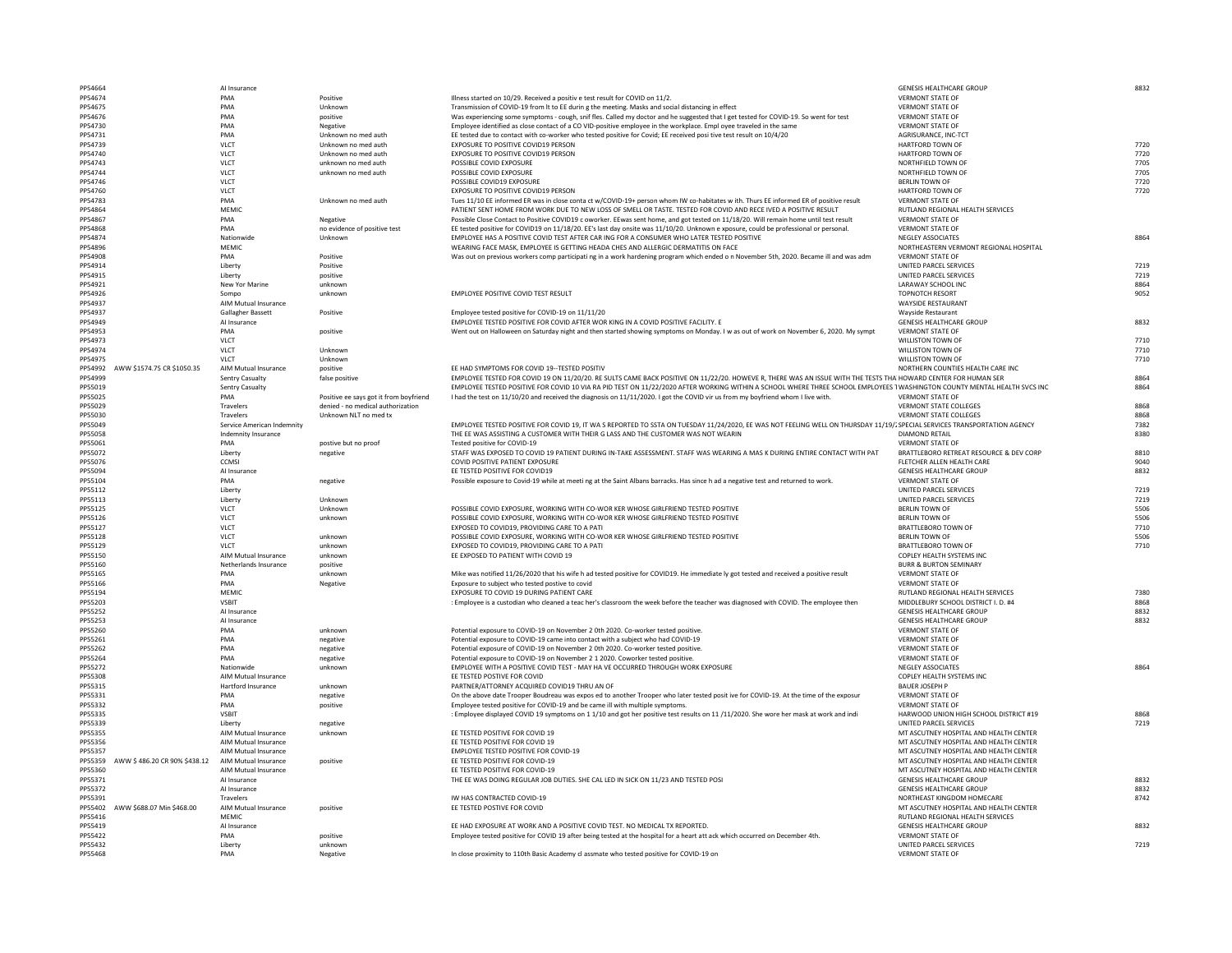| PP55471            |                 |
|--------------------|-----------------|
| PP55473            |                 |
| PP55475            |                 |
| PP55490<br>PP55507 |                 |
| PP55508            |                 |
| PP55509            |                 |
| PP55525            |                 |
| PP55526            |                 |
| PP55527            |                 |
| PP55529            |                 |
| PP55530<br>PP55531 |                 |
| PP55532            |                 |
| PP55533            |                 |
| PP55534            |                 |
| PP55552            |                 |
| PP55571            |                 |
| PP55572<br>PP55573 |                 |
| PP55581            |                 |
| PP55583            |                 |
| PP55585            |                 |
| PP55590            |                 |
| PP55594            |                 |
| PP55620<br>PP55635 | AWW \$704.96 CR |
| PP55644            |                 |
| PP55647            |                 |
| PP55648            |                 |
| PP55675            |                 |
| PP55678            |                 |
| PP55679            |                 |
| PP55683<br>PP55686 |                 |
| PP55705            |                 |
| PP55721            |                 |
| PP55723            |                 |
| PP55724            |                 |
| PP55730            |                 |
| PP55734            |                 |
| PP55771<br>PP55772 |                 |
| PP55783            |                 |
| PP55784            |                 |
| PP55812            |                 |
| PP55813            |                 |
| PP55833            |                 |
| PP55834            |                 |
| PP55835<br>PP55836 |                 |
| PP55838            |                 |
| PP55839            |                 |
| PP55840            |                 |
| PP55845            |                 |
| PP55846            |                 |
| PP55851            |                 |
| PP55853<br>PP55854 |                 |
| PP55855            |                 |
| PP55856            |                 |
| PP55857            |                 |
| PP55859            |                 |
| PP55860            |                 |
| PP55887            |                 |
| PP55888            |                 |
| PP55892<br>PP55895 |                 |
| PP55896            |                 |
| PP55897            |                 |
| PP55898            |                 |
| PP55899            |                 |
| PP55901            |                 |
| PP55910<br>PP55925 |                 |
| PP55926            |                 |
| PP55927            |                 |
| PP55928            |                 |
| PP55929            |                 |
| PP55936            |                 |
| PP55937            |                 |
| PP55938            |                 |
|                    |                 |

| PP55470                             | PMA                             | unknown                | Was in close proximity to a classmate in the 110th Basic Academy, who tested positive fo r COVID-19 on 12/5/2020.                                                     | <b>VERMONT STATE OF</b>                       |      |
|-------------------------------------|---------------------------------|------------------------|-----------------------------------------------------------------------------------------------------------------------------------------------------------------------|-----------------------------------------------|------|
| PP55471                             | PMA                             | unknown                | Was in close proximity to a classmate in the 110th Basic Academy, who tested positive fo r COVID-19 on 12/5/2020.                                                     | <b>VERMONT STATE OF</b>                       |      |
| PP55473                             | PMA                             | Unlnown                | Employee was exposed to a co-worker who test                                                                                                                          | <b>VERMONT STATE OF</b>                       |      |
| PP55475                             | Travelers                       | positve but not relted | <b>EXPOSURE TO COVID-19, HEART ATTACK</b>                                                                                                                             | <b>FAVORITE NURSES</b>                        | 8833 |
| PP55490                             | Technology                      | negative               |                                                                                                                                                                       |                                               |      |
| PP55507                             | Al Insurance                    |                        | EE HAD A POSITIVE COVID TEST. NO MEDICAL TX                                                                                                                           | <b>GENESIS HEALTHCARE GROUP</b>               | 8832 |
| PP55508                             | Al Insurance                    |                        | EE HAD A POSITIVE COVID TEST. EE WAS EXPOSED AT WORK. NO MEDICAL TX REPORTED.                                                                                         | <b>GENESIS HEALTHCARE GROUP</b>               | 8832 |
| PP55509                             | Al Insurance                    |                        | EE TESTED POSITIVE FOR COVID-SHE IS THE FIRS T CASE AT THE CENTER THAT WE ARE AWA                                                                                     | <b>GENESIS HEALTHCARE GROUP</b>               | 8832 |
| PP55525                             | PMA                             | Negative               | Was in close proximity to a classmate in the 110th Basic Academy, who tested positive fo r COVID-19 on 12/5/2020.                                                     | <b>VERMONT STATE OF</b>                       |      |
| PP55526                             | PMA                             | unknown                | Was in close proximity to a classmate in the 110th Basic Academy, who tested positive fo r COVID-19 on 12/5/2020.                                                     | <b>VERMONT STATE OF</b>                       |      |
| PP55527                             | PMA                             | negative               | Was in close proximity to a classmate in the 110th Basic Academy, who tested positive fo r COVID-19 on 12/5/2020.                                                     | <b>VERMONT STATE OF</b>                       |      |
| PP55529                             | PMA                             | no test                | exposed to an other member with covid 19                                                                                                                              | <b>VERMONT STATE OF</b>                       |      |
| PP55530                             | PMA                             |                        | Was in close proximity to a classmate in the 110th Basic Academy, who tested positive fo r COVID-19 on 12/5/2020.                                                     | <b>VERMONT STATE OF</b>                       |      |
| PP55531                             | PMA                             | negative               | Employees wife tested positive and he has be                                                                                                                          | <b>VERMONT STATE OF</b>                       |      |
| PP55532                             | PMA                             | unknown                | Was in close proximity to a classmate in the 110th Basic Academy, who tested positive fo r COVID-19 on 12/5/2020.                                                     | <b>VERMONT STATE OF</b>                       |      |
|                                     |                                 |                        |                                                                                                                                                                       |                                               |      |
| PP55533                             | PMA                             |                        | Was in close proximity to a classmate in the 110th Basic Academy, who tested positive fo r COVID-19 on 12/5/2020.                                                     | <b>VERMONT STATE OF</b>                       |      |
| PP55534                             | PMA                             | Unknown                | Was in close proximity to a classmate in the 110th Basic Academy, who tested positive fo r COVID-19 on 12/5/2002.                                                     | <b>VERMONT STATE OF</b>                       |      |
| PP55552                             | Liberty                         | positive               |                                                                                                                                                                       | UNITED PARCEL SERVICES                        | 7219 |
| PP55571                             | Al Insurance                    |                        | EE TESTED POSITIVE FOR COVID. NO MEDICAL TX                                                                                                                           | <b>GENESIS HEALTHCARE GROUP</b>               | 8832 |
| PP55572                             | Al Insurance                    |                        | POSITIVE COVID TEST. EXPOSURE AT WORK. UNKNO WN IF MEDICAL WAS SOUGHT.                                                                                                | <b>GENESIS HEALTHCARE GROUP</b>               | 8832 |
| PP55573                             | Al Insurance                    |                        | THE EE WAS WORKING DOING REGULAR JOB DUTIES. SHE CALLED OUT SICK AND THEN TESTED                                                                                      | <b>GENESIS HEALTHCARE GROUP</b>               | 8832 |
| PP55581                             | PMA                             | positive               | COVID 19 positive test result                                                                                                                                         | <b>VERMONT STATE OF</b>                       |      |
| PP55583                             | PMA                             |                        | was exposed to COVID-19                                                                                                                                               | <b>VERMONT STATE OF</b>                       |      |
| PP55585                             | Charter Oak                     |                        |                                                                                                                                                                       | <b>FAVORITE NURSES</b>                        | 8833 |
| PP55590                             | <b>CCMSI</b>                    |                        |                                                                                                                                                                       | UNIVERSITY OF VT & STATE AGR COLLEGE          | 9101 |
| PP55594                             | Arch Insurance                  |                        |                                                                                                                                                                       | MEDICAL SOLUTIONS INC CONTRACT                | 8833 |
| PP55620<br>AWW \$704.96 CR \$470.20 | <b>AIM Mutual Insurance</b>     | positive               | EE TESTED POSITIVE FOR COVID-19                                                                                                                                       | MT ASCUTNEY HOSPITAL AND HEALTH CENTER        |      |
| PP55635                             | Al Insurance                    |                        | EE CAME IN CONTACT WITH COVID-19                                                                                                                                      | <b>GENESIS HEALTHCARE GROUP</b>               | 8832 |
| PP55644                             | Travelers                       | positive               | IW CONTRACTED COVID FROM A CLIENT                                                                                                                                     | NORTHEAST KINGDOM HOMECARE                    | 8868 |
| PP55647                             | Travelers                       |                        | COVID 19 EXPOSURE/DIAGNOSIS                                                                                                                                           | SOUTH BURLINGTON CITY OF                      | 7720 |
| PP55648                             | Travelers                       |                        | COVID 19 EXPOSURE/DIAGNOSIS                                                                                                                                           | SOUTH BURLINGTON CITY OF                      | 7720 |
| PP55675                             | <b>MEMIC</b>                    | Positive               | EMPLOYEE WAS EXPOSED TO COVID-19 THE WEEK OF 12/1/2020 AND RECEIVED A POSITIVE RESULT ON 12/8/2020. HE WAS ADMITTED TO HOSPITAL (SOUTHWESTERN VERMONT HEALTH CARE INC |                                               |      |
| PP55678                             | Al Insurance                    |                        | EE TESTED POSITIVE FOR COVID-19                                                                                                                                       | <b>GENESIS HEALTHCARE GROUP</b>               | 8832 |
| PP55679                             | Al Insurance                    |                        | EMPLOYEE TESTED POSITIVE FOR COVID 19                                                                                                                                 | <b>GENESIS HEALTHCARE GROUP</b>               | 8832 |
| PP55683                             | <b>Allied Eastern Indemnity</b> | Positive               | IW tested positive for COVID-19.                                                                                                                                      | ORLEANS ESSEX VISITING NURSE ASSOCIATION & HC | 8835 |
| PP55686                             | PMA                             |                        | Positive covid have results will quarantine last day worked 11/20/2020 should return to                                                                               | PLANET FITNESS INC                            |      |
| PP55705                             | Berkshire Hathaway              |                        |                                                                                                                                                                       | <b>CBM ACQUISITION INC</b>                    | 9014 |
| PP55721                             | <b>MEMIC</b>                    | negative               | DOING PROCEDURE ON A PATIENT WHO LATER FOUND OUT HE HAD DIRECT EXPOSURE                                                                                               | RUTLAND REGIONAL HEALTH SERVICES              |      |
| PP55723                             | Al Insurance                    |                        | EMPLOYEE TESTED POSITIVE FOR COVID                                                                                                                                    | <b>GENESIS HEALTHCARE GROUP</b>               | 8832 |
| PP55724                             | Al Insurance                    |                        |                                                                                                                                                                       | <b>GENESIS HEALTHCARE GROUP</b>               | 8832 |
|                                     | PMA                             |                        | On 11/20/2020 Tpr. Finley attended a meeting. Another trooper at the meeting later learn ed he had close contact with a COVID-19 + in                                 | <b>VERMONT STATE OF</b>                       |      |
| PP55730                             |                                 | Negative               |                                                                                                                                                                       |                                               |      |
| PP55734                             | Travelers                       | Unknown                |                                                                                                                                                                       | FOUR SEASONS CARE HOME                        | 8810 |
| PP55771                             | Al Insurance                    |                        | EE TESTED POSITIVE FOR COVID ON 12/08/2020.                                                                                                                           | <b>GENESIS HEALTHCARE GROUP</b>               | 8832 |
| PP55772                             | Al Insurance                    |                        | THE EMPLOYEE TESTED POSITIVE FOR COVID ON 12                                                                                                                          | <b>GENESIS HEALTHCARE GROUP</b>               | 8832 |
| PP55783                             | PMA                             | Negative               | Possible COVID exposure while working at Pol                                                                                                                          | <b>VERMONT STATE OF</b>                       |      |
| PP55784                             | <b>PMA</b>                      | Negative               | Was in the proximity of recruits in the 110t h Basic Academy and one of the recruits test ed positive for COVID-19 on 12/5/2020.                                      | <b>VERMONT STATE OF</b>                       |      |
| PP55812                             | Redwood Fire & Casualty         |                        | COVID POSITIVE TEST RESULTS                                                                                                                                           | UNITED COUNSELING SVC OF BENN CTY INC.        | 8864 |
| PP55813                             | Redwood Fire & Casualty         |                        | COVID POSITIVE TEST RESULTS                                                                                                                                           | UNITED COUNSELING SVC OF BENN CTY INC.        | 8864 |
| PP55833                             | Liberty Insurance               | Negative               |                                                                                                                                                                       | <b>BURR &amp; BURTON SEMINARY</b>             | 9101 |
| PP55834                             | Liberty Insurance               | Negative               |                                                                                                                                                                       | <b>BURR &amp; BURTON SEMINARY</b>             | 9101 |
| PP55835                             | Liberty Insurance               | Negative               |                                                                                                                                                                       | TRUSTEES OF BURR & BURTON SEMI                |      |
| PP55836                             | Netherlands Insurance           | negative               |                                                                                                                                                                       | TRUSTEES OF BURR & BURTON SEMI                |      |
| PP55838                             | <b>MEMIC</b>                    | positive               | <b>EMPLOYEE TESTED POSITIVE FOR COVID-19.</b>                                                                                                                         | SOUTHWESTERN VERMONT HEALTH CARE INC          |      |
| PP55839                             | <b>MEMIC</b>                    |                        | TAKING CARE OF COVID POSITIVE PATIENTS                                                                                                                                | RUTLAND REGIONAL HEALTH SERVICES              |      |
| PP55840                             | <b>MEMIC</b>                    |                        | <b>EMPLOYEE TESTED POSITIVE FOR COVID-19.</b>                                                                                                                         | SOUTHWESTERN VERMONT HEALTH CARE INC          |      |
| PP55845                             | Al Insurance                    |                        | EMPLOYEE TESTED POSITIVE FOR COVID ON 12/03/2020. CENTER HAS A CURRENT OUTBREAK.                                                                                      | <b>GENESIS HEALTHCARE GROUP</b>               | 8832 |
| PP55846                             | Al Insurance                    |                        | <b>EMPLOYEE TESTED POSITIVE FOR COVID19</b>                                                                                                                           | <b>GENESIS HEALTHCARE GROUP</b>               | 8832 |
| PP55851                             | PMA                             | negative               | One of the employee"s coworkers tested posi                                                                                                                           | <b>VERMONT STATE OF</b>                       |      |
| PP55853                             | PMA                             | Negative               | Employee was exposed to co-worker who tested                                                                                                                          | <b>VERMONT STATE OF</b>                       |      |
| PP55854                             | PMA                             | Negative               | Employee was exposed to a co-worker who test ed positive for COVID-19                                                                                                 | <b>VERMONT STATE OF</b>                       |      |
| PP55855                             | PMA                             | Unknown                | Employee tested positive for COVID-19.                                                                                                                                | <b>VERMONT STATE OF</b>                       |      |
| PP55856                             | PMA                             | negative               | Exposed to a fellow employee who tested posi                                                                                                                          | <b>VERMONT STATE OF</b>                       |      |
| PP55857                             | <b>PMA</b>                      | negative               | Employee was exposed to co-worker who tested                                                                                                                          | <b>VERMONT STATE OF</b>                       |      |
| PP55859                             | <b>PMA</b>                      | unknown                | Was exposed to C19 positive employee.                                                                                                                                 | <b>VERMONT STATE OF</b>                       |      |
| PP55860                             | PMA                             | negative               | Exposure to covid positive person.                                                                                                                                    | <b>VERMONT STATE OF</b>                       |      |
| PP55887                             | Al Insurance                    |                        | EE TESTIVE POSITIVE FOR COVID                                                                                                                                         | <b>GENESIS HEALTHCARE GROUP</b>               | 8832 |
| PP55888                             | Al Insurance                    |                        | EE POSITIVE FOR COVID-19.                                                                                                                                             | <b>GENESIS HEALTHCARE GROUP</b>               | 8832 |
| PP55892                             | Star Insurance                  | negative               | THE EMPLOYEE WAS EXPOSED TO COVID                                                                                                                                     | <b>DUBOIS &amp; KING INC.</b>                 | 8601 |
| PP55895                             | Liberty Insurance               | negative               | COVID19 / CORONAVIRUS OR FLU LIKE SYMPTO                                                                                                                              | TRUSTEES OF BURR & BURTON SEMI                |      |
| PP55896                             | Netherlands Insurance           | 2 negative tests       |                                                                                                                                                                       | <b>BURR &amp; BURTON SEMINARY</b>             |      |
| PP55897                             | Netherlands Insurance           | negative               | EXPOSURE TO COVID 19 POSITIVE CO-WORKER.                                                                                                                              | <b>BURR &amp; BURTON SEMINARY</b>             |      |
| PP55898                             | Netherlands Insurance           | unknown                | COVID19 / CORONAVIRUS OR FLU LIKE SYMPTO                                                                                                                              | <b>BURR &amp; BURTON SEMINARY</b>             |      |
| PP55899                             | Netherlands Insurance           | postive but no proof   |                                                                                                                                                                       | <b>BURR &amp; BURTON SEMINARY</b>             |      |
| PP55901                             | PMA                             |                        | Tested positive for COVID 19 test administer ed on 12/19/2020 results give 12/21/20 POSIT                                                                             | <b>VERMONT STATE OF</b>                       |      |
| PP55910                             | Charter Oak                     |                        |                                                                                                                                                                       | <b>FAVORITE NURSES</b>                        | 8833 |
| PP55925                             | Church Mutual/Gallagher Bassett |                        | C19 GB EE WAS EXPOSED TO COVID 19                                                                                                                                     | <b>GRACE CHRISTIAN SCHOOL</b>                 | 8810 |
| PP55926                             | Church Mutual/Gallagher Bassett |                        | C19 GB PARAEDUCATOR EXPOSED TO COVID-19                                                                                                                               | <b>GRACE CHRISTIAN SCHOOL</b>                 | 8810 |
|                                     | Church Mutual/Gallagher Bassett |                        | C19 GB TEACHER EXPOSED TO COVID-19                                                                                                                                    | <b>GRACE CHRISTIAN SCHOOL</b>                 | 8858 |
| PP55927                             |                                 |                        |                                                                                                                                                                       | <b>GRACE CHRISTIAN SCHOOL</b>                 |      |
| PP55928                             | Church Mutual/Gallagher Bassett |                        | C19 GB SPEECH PATHOLOGIST EXPOSED TO COVID-1                                                                                                                          |                                               | 8858 |
| PP55929                             | Church Mutual/Gallagher Bassett |                        | C19 GB TEACHER EXPOSED TO COVID-19                                                                                                                                    | <b>GRACE CHRISTIAN SCHOOL</b>                 | 8810 |
| PP55936                             | Church Mutual/Gallagher Bassett |                        | C19 GB SUBSTITUTE TEACHER EXPOSED TO COVID-1                                                                                                                          | <b>GRACE CHRISTIAN SCHOOL</b>                 | 8858 |
| PP55937                             | Church Mutual/Gallagher Bassett |                        | C19 GB TEACHER EXPOSED TO COVID-19                                                                                                                                    | <b>GRACE CHRISTIAN SCHOOL</b>                 | 8810 |
| PP55938                             | Church Mutual/Gallagher Bassett |                        | C19 GB TEACHER EXPOSED TO COVID-19                                                                                                                                    | <b>GRACE CHRISTIAN SCHOOL</b>                 | 8858 |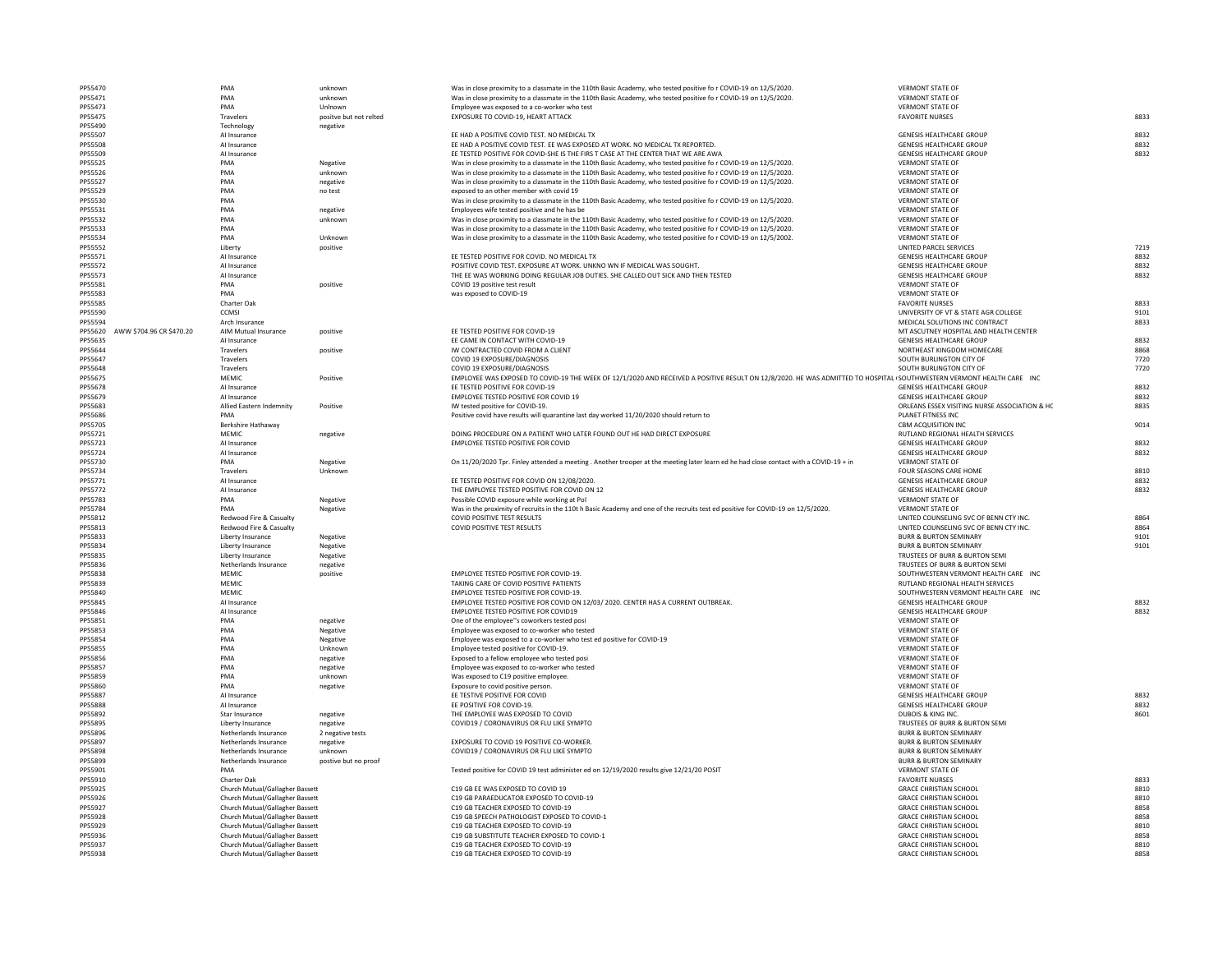| PP55940            |  |
|--------------------|--|
| PP55941            |  |
| PP55942            |  |
| PP55943            |  |
| PP55944            |  |
| PP55945            |  |
| PP55946            |  |
| PP55947            |  |
| PP55948            |  |
| PP55949            |  |
| PP55950            |  |
| PP55951            |  |
| PP55952            |  |
| PP55953            |  |
| PP55954            |  |
| PP55955            |  |
| PP55956            |  |
| PP55957            |  |
|                    |  |
| PP55958            |  |
| PP55959            |  |
| PP55960            |  |
| PP55961            |  |
| PP55962            |  |
| PP55963            |  |
| PP55964            |  |
| PP55965            |  |
| PP55966            |  |
| PP55967            |  |
| PP55968            |  |
| PP55969            |  |
| PP55970            |  |
| PP55971            |  |
| PP55972            |  |
| PP55973            |  |
| PP55974            |  |
| PP55975            |  |
| PP55976            |  |
| PP55977            |  |
| PP55978            |  |
| PP55979            |  |
| PP55980            |  |
|                    |  |
|                    |  |
| PP55981            |  |
| PP55982            |  |
| PP55983            |  |
| PP55984            |  |
| PP55985            |  |
| PP55986            |  |
| PP55987            |  |
| PP55988            |  |
| PP55989            |  |
| PP55990            |  |
| PP55991            |  |
| PP55992            |  |
| PP55993            |  |
| PP55994            |  |
| PP55995            |  |
| PP56015            |  |
| PP56016            |  |
| PP56030            |  |
| PP56031            |  |
| PP56032            |  |
| PP56033            |  |
| PP56034            |  |
| PP5603<br>Į        |  |
| PP56036            |  |
| PP56037            |  |
| PP56039            |  |
| PP56040            |  |
| PP56041            |  |
| PP56042            |  |
|                    |  |
| PP56043            |  |
| PP56044            |  |
| PP56045            |  |
| PP56046            |  |
| PP56079            |  |
| PP56085            |  |
| PP56089            |  |
| PP56092            |  |
| PP56108            |  |
| PP56115<br>PP56116 |  |

PP56118 VLCT VLCT VLCT UNKnown UNKNOWN COVID EXPOSURE - VICTIM TESTED POSITIVE

| Church Mutual/Gallagher Bassett | C19 GB SPEECH PATHOLOGIST EXPOSED TO COVID-1          | <b>GRACE CHRISTIAN SCHOOL</b> | 8810 |
|---------------------------------|-------------------------------------------------------|-------------------------------|------|
| Church Mutual/Gallagher Bassett | C19 GB TEACHER EXPOSED TO COVID-19                    | <b>GRACE CHRISTIAN SCHOOL</b> | 8858 |
| Church Mutual/Gallagher Bassett | C19 GB PARAEDUCATOR EXPOSED TO COVID-19               | <b>GRACE CHRISTIAN SCHOOL</b> | 8810 |
| Church Mutual/Gallagher Bassett | C19 GB PARAEDUCATOR EXPOSED TO COVID-19               | <b>GRACE CHRISTIAN SCHOOL</b> | 8858 |
| Church Mutual/Gallagher Bassett | C <sub>19</sub> GB ASST PRINCIPAL EXPOSED TO COVID-19 | <b>GRACE CHRISTIAN SCHOOL</b> | 8810 |
| Church Mutual/Gallagher Bassett | C19 GB TEACHER EXPOSED TO COVID-19                    | <b>GRACE CHRISTIAN SCHOOL</b> | 8810 |
| Church Mutual/Gallagher Bassett | C19 GB TRIAL INTERVENTION TEACHER EXPOSED TO          | <b>GRACE CHRISTIAN SCHOOL</b> | 8810 |
| Church Mutual/Gallagher Bassett | C19 GB TEACHER EXPOSED TO COVID-19                    | <b>GRACE CHRISTIAN SCHOOL</b> | 8858 |
| Church Mutual/Gallagher Bassett | C19 GB PARAEDUCATOR EXPOSED TO COVID-19               | <b>GRACE CHRISTIAN SCHOOL</b> | 8810 |
| Church Mutual/Gallagher Bassett | C19 GB TEACHER EXPOSED TO COVID-19                    | <b>GRACE CHRISTIAN SCHOOL</b> | 8858 |
| Church Mutual/Gallagher Bassett | C19 GB EMPLOYEE EXPOSED TO COVID 19                   | <b>GRACE CHRISTIAN SCHOOL</b> | 8810 |
| Church Mutual/Gallagher Bassett | C19 GB PARAEDUCATOR EXPOSED TO COVID-19               | <b>GRACE CHRISTIAN SCHOOL</b> | 8858 |
| Church Mutual/Gallagher Bassett | C19 GB PARAEDUCATOR EXPOSED TO COVID-19               | <b>GRACE CHRISTIAN SCHOOL</b> | 8810 |
| Church Mutual/Gallagher Bassett | C19 GB TEACHER EXPOSED TO COVID-19                    | <b>GRACE CHRISTIAN SCHOOL</b> | 8810 |
| Church Mutual/Gallagher Bassett | C19 GB PARAEDUCATOR EXPOSED TO COVID-19               | <b>GRACE CHRISTIAN SCHOOL</b> | 8858 |
| Church Mutual/Gallagher Bassett | C19 GB TEACHER EXPOSED TO COVID-19                    | <b>GRACE CHRISTIAN SCHOOL</b> | 8858 |
| Church Mutual/Gallagher Bassett | C19 GB TEACHER EXPOSED TO COVID-19                    | <b>GRACE CHRISTIAN SCHOOL</b> | 8810 |
| Church Mutual/Gallagher Bassett | C19 GB PARAEDUCATOR EXPOSED TO COVID-19               | <b>GRACE CHRISTIAN SCHOOL</b> | 8810 |
| Church Mutual/Gallagher Bassett | C19 GB GUIDANCE COUNSELOR EXPOSED TO COVID-1          | <b>GRACE CHRISTIAN SCHOOL</b> | 8810 |
| Church Mutual/Gallagher Bassett | C19 GB TEACHER EXPOSED TO COVID-19                    | <b>GRACE CHRISTIAN SCHOOL</b> | 8810 |
| Church Mutual/Gallagher Bassett | C19 GB TEACHER EXPOSED TO COVID-19                    | <b>GRACE CHRISTIAN SCHOOL</b> | 8810 |
| Church Mutual/Gallagher Bassett | C19 GB TEACHER EXPOSED TO COVID-19                    | <b>GRACE CHRISTIAN SCHOOL</b> | 8810 |
| Church Mutual/Gallagher Bassett | C19 GB PARAEDUCATOR EXPOSED TO COVID-19               | <b>GRACE CHRISTIAN SCHOOL</b> | 8810 |
| Church Mutual/Gallagher Bassett | C19 GB TEACHER EXPOSED TO COVID-19                    | <b>GRACE CHRISTIAN SCHOOL</b> | 8810 |
| Church Mutual/Gallagher Bassett | C19 GB PARAEDUCATOR EXPOSED TO COVID-19               | <b>GRACE CHRISTIAN SCHOOL</b> | 8810 |
| Church Mutual/Gallagher Bassett | C19 GB TEACHER EXPOSED TO COVID-19                    | <b>GRACE CHRISTIAN SCHOOL</b> | 8810 |
| Church Mutual/Gallagher Bassett | C19 GB PARAEDUCATOR EXPOSED TO COVID-19               | <b>GRACE CHRISTIAN SCHOOL</b> | 8810 |
| Church Mutual/Gallagher Bassett | C19 GB PARAEDUCATOR EXPOSED TO COVID-19               | <b>GRACE CHRISTIAN SCHOOL</b> | 8810 |
| Church Mutual/Gallagher Bassett | C19 GB TEACHER EXPOSED TO COVID-19                    | <b>GRACE CHRISTIAN SCHOOL</b> | 8810 |
| Church Mutual/Gallagher Bassett | C19 GB BUILDING SUB EXPOSED TO COVID-19               | <b>GRACE CHRISTIAN SCHOOL</b> | 8810 |
| Church Mutual/Gallagher Bassett | C19 GB TEACHER EXPOSED TO COVID-19                    | <b>GRACE CHRISTIAN SCHOOL</b> | 8810 |
| Church Mutual/Gallagher Bassett | C19 GB PARAEDUCATOR EXPOSED TO COVID-19               | <b>GRACE CHRISTIAN SCHOOL</b> | 8810 |
| Church Mutual/Gallagher Bassett | C19 GB PARAEDUCATOR EXPOSED TO COVID-19               | <b>GRACE CHRISTIAN SCHOOL</b> | 8810 |

| GRACE CHRISTIAN SCHOOL                           | 8858         |
|--------------------------------------------------|--------------|
| GRACE CHRISTIAN SCHOOL                           | 8810         |
| <b>GRACE CHRISTIAN SCHOOL</b>                    | 8858         |
| GRACE CHRISTIAN SCHOOL                           | 8810         |
| GRACE CHRISTIAN SCHOOL                           | 8810         |
| GRACE CHRISTIAN SCHOOL                           | 8810         |
| GRACE CHRISTIAN SCHOOL                           | 8858         |
| <b>GRACE CHRISTIAN SCHOOL</b>                    | 8810         |
| <b>GRACE CHRISTIAN SCHOOL</b>                    | 8858         |
| GRACE CHRISTIAN SCHOOL                           | 8810         |
|                                                  |              |
| GRACE CHRISTIAN SCHOOL                           | 8858         |
| <b>GRACE CHRISTIAN SCHOOL</b>                    | 8810         |
| GRACE CHRISTIAN SCHOOL                           | 8810         |
| GRACE CHRISTIAN SCHOOL                           | 8858         |
| <b>GRACE CHRISTIAN SCHOOL</b>                    | 8858         |
| GRACE CHRISTIAN SCHOOL                           | 8810         |
| GRACE CHRISTIAN SCHOOL                           | 8810         |
| <b>GRACE CHRISTIAN SCHOOL</b>                    | 8810         |
| GRACE CHRISTIAN SCHOOL                           | 8810         |
| GRACE CHRISTIAN SCHOOL                           | 8810         |
| <b>GRACE CHRISTIAN SCHOOL</b>                    | 8810         |
| GRACE CHRISTIAN SCHOOL                           | 8810         |
| GRACE CHRISTIAN SCHOOL                           | 8810         |
| GRACE CHRISTIAN SCHOOL                           | 8810         |
| <b>GRACE CHRISTIAN SCHOOL</b>                    | 8810         |
| GRACE CHRISTIAN SCHOOL                           | 8810         |
| <b>GRACE CHRISTIAN SCHOOL</b>                    | 8810         |
| <b>GRACE CHRISTIAN SCHOOL</b>                    | 8810         |
| <b>GRACE CHRISTIAN SCHOOL</b>                    | 8810         |
| <b>GRACE CHRISTIAN SCHOOL</b>                    | 8810         |
| <b>GRACE CHRISTIAN SCHOOL</b>                    | 8810         |
| <b>GRACE CHRISTIAN SCHOOL</b>                    | 8810         |
| GRACE CHRISTIAN SCHOOL                           | 8810         |
| <b>GRACE CHRISTIAN SCHOOL</b>                    | 8810         |
| GRACE CHRISTIAN SCHOOL                           | 8810         |
| <b>GRACE CHRISTIAN SCHOOL</b>                    | 8810         |
| <b>GRACE CHRISTIAN SCHOOL</b>                    |              |
|                                                  | 8810         |
| GRACE CHRISTIAN SCHOOL<br>GRACE CHRISTIAN SCHOOL | 8810<br>8810 |
| <b>GRACE CHRISTIAN SCHOOL</b>                    | 8810         |
| <b>GRACE CHRISTIAN SCHOOL</b>                    | 8810         |
|                                                  |              |
| GRACE CHRISTIAN SCHOOL                           | 8810         |
| <b>GRACE CHRISTIAN SCHOOL</b>                    | 8810         |
| <b>GRACE CHRISTIAN SCHOOL</b>                    | 8810         |
| <b>GRACE CHRISTIAN SCHOOL</b>                    | 8810         |
| GRACE CHRISTIAN SCHOOL                           | 8810         |
| GRACE CHRISTIAN SCHOOL                           | 8810         |
| <b>GRACE CHRISTIAN SCHOOL</b>                    | 8810         |
| <b>GRACE CHRISTIAN SCHOOL</b>                    | 8810         |
| GRACE CHRISTIAN SCHOOL                           | 8810         |
| GRACE CHRISTIAN SCHOOL                           | 8810         |
| <b>GRACE CHRISTIAN SCHOOL</b>                    | 8810         |
| GRACE CHRISTIAN SCHOOL                           | 8810         |
| <b>GRACE CHRISTIAN SCHOOL</b>                    | 8810         |
| <b>GRACE CHRISTIAN SCHOOL</b>                    | 8810         |
| GRACE CHRISTIAN SCHOOL                           | 8810         |
| <b>VERMONT STATE OF</b>                          |              |
| ENOSBURG FALLS MIDDLE/HIGH SCHOOL T              | 8868         |
| UNITED COUNSELING SVC OF BENN CTY INC.           | 8864         |
| UNITED COUNSELING SVC OF BENN CTY INC.           | 8864         |
| UNITED COUNSELING SVC OF BENN CTY INC.           | 8864         |
| UNITED COUNSELING SVC OF BENN CTY INC.           | 8864         |
| UNITED COUNSELING SVC OF BENN CTY INC.           | 8864         |
| UNITED COUNSELING SVC OF BENN CTY INC.           | 8864         |
| UNITED COUNSELING SVC OF BENN CTY INC.           | 8864         |
| JNITED COUNSELING SVC OF BENN CTY INC.           | 8864         |
| <b>GRACE CHRISTIAN SCHOOL</b>                    | 8810         |
| <b>GRACE CHRISTIAN SCHOOL</b>                    | 8810         |
| GRACE CHRISTIAN SCHOOL                           | 8810         |
| GRACE CHRISTIAN SCHOOL                           | 8810         |
| GRACE CHRISTIAN SCHOOL                           | 8810         |
| GRACE CHRISTIAN SCHOOL                           | 8810         |
| GRACE CHRISTIAN SCHOOL                           | 8810         |
| GRACE CHRISTIAN SCHOOL                           | 8810         |
|                                                  |              |
| TRUSTEES OF BURR & BURTON SEMI                   |              |
| <b>TARGET CORPORATION</b>                        | 8810         |
| <b>VERMONT STATE OF</b>                          |              |
| <b>BAYADA NURSES INC</b>                         | 8835         |
| <b>ESSEX TOWN OF</b>                             | 7720         |
| HARTFORD TOWN OF                                 | 7720         |
| HARTFORD TOWN OF                                 | 7720         |
| HARTFORD TOWN OF                                 | 7720         |

Church Mutual/Gallagher Bassett C19 GB TEACHER EXPOSED TO COVID-19 GRACE CHRISTIAN SCHOOL 68858 Church Mutual/Gallagher Bassett C19 GB PARAEDUCATOR EXPOSED TO COVID-19 Church Mutual/Gallagher Bassett C19 GB PARAEDUCATOR EXPOSED TO COVID-19 Photostal Mutual/Gallagher Bassett C19 GB ASST PRINCIPAL EXPOSED TO COVID-19 Church Mutual/Gallagher Bassett C19 GB TEACHER EXPOSED TO COVID-19 GRACE CHRISTIAN SCHOOL 68810 PSF 65595 Church Mutual/Gallagher Bassett Church Mutual/Gallagher Bassett Case Communication C19 GB TRIAL INTERVENTION TEACHER EXPOSED Church Mutual/Gallagher Bassett C19 GB TEACHER EXPOSED TO COVID-19 GRACE CHRISTIAN SCHOOL 68858 Church Mutual/Gallagher Bassett C19 GB PARAEDUCATOR EXPOSED TO COVID-19 Church Mutual/Gallagher Bassett C19 GB TEACHER EXPOSED TO COVID-19 PS 59495959 Church Mutual/Gallagher Bassett C19 GB EMPLOYEE EXPOSED TO COVID 19 Church Mutual/Gallagher Bassett C19 GB PARAEDUCATOR EXPOSED TO COVID-19 Church Mutual/Gallagher Bassett C19 GB PARAEDUCATOR EXPOSED TO COVID-19 Photostal Mutual/Gallagher Bassett C19 GB TEACHER EXPOSED TO COVID-19 Church Mutual/Gallagher Bassett C19 GB PARAEDUCATOR EXPOSED TO COVID-19 Church Mutual/Gallagher Bassett C19 GB TEACHER EXPOSED TO COVID-19 GRACE CHRISTIAN SCHOOL 68858 Church Mutual/Gallagher Bassett C19 GB TEACHER EXPOSED TO COVID-19 GRACE CHRISTIAN SCHOOL 68810 Church Mutual/Gallagher Bassett Church Mutual/Gallagher Bassett C19 GB PARAEDUCATOR EXPOSED TO COVID-19 Church Mutual/Gallagher Bassett COUNSELOR EXPOSED TO CO PS 595959595 Church Mutual/Gallagher Bassett Church Mutual/Gallagher Bassett Capaca CHRISTIAN SCHOOL 88100 COVID-19 Church Mutual/Gallagher Bassett C19 GB TEACHER EXPOSED TO COVID-19 Church Mutual/Gallagher Bassett C19 GB TEACHER EXPOSED TO COVID-19 Photoshops Church Mutual/Gallagher Bassett Church Mutual/Gallagher Bassett Case Case Case Case Case CHRISTIAN SCHOOL 8910-19 GRACE CHRISTIAN SCHOOL 8910-19 GRACE CHRISTIAN SCHOOL 8910-19 GRACE CHRISTIAN SCHOOL 8910-19 GRAC Church Mutual/Gallagher Bassett C19 GB TEACHER EXPOSED TO COVID-19 PS 51963 Church Mutual/Gallagher Bassett C19 GB PARAEDUCATOR EXPOSED TO COVID-19 Church Mutual/Gallagher Bassett C19 GB TEACHER EXPOSED TO COVID-19 GRACE CHRISTIAN SCHOOL 68810 Church Mutual/Gallagher Bassett Church Mutual/Gallagher Bassett CHRISTIAN SCHOOL 8810 GB PARAEDUCATOR EXPOSED TO COVID-19 PS 59666 Church Mutual/Gallagher Bassett C19 GB PARAEDUCATOR EXPOSED TO COVID-19 P55967 Church Mutual/Gallagher Bassett C19 GB TEACHER EXPOSED TO COVID-19 PS5968 Church Mutual/Gallagher Bassett C19 GB BUILDING SUB EXPOSED TO COVID-19 Church Mutual/Gallagher Bassett C19 GB TEACHER EXPOSED TO COVID-19 GRACE CHRISTIAN SCHOOL 68810 Church Mutual/Gallagher Bassett Church Mutual/Gallagher Bassett CHARISTIAN SCHOOL 8810 COVID-19 GB PARAEDUCATOR EXPOSED TO COVID-19 Church Mutual/Gallagher Bassett Church Mutual/Gallagher Bassett CHRISTIAN SCHOOL 8810 GB PARAEDUCATOR EXPOSED TO COVID-19 Phone Church Mutual/Gallagher Bassett C19 GB SPEECH PATHOLOGIST EXPOSED TO COVID-1 PS5373 Church Mutual/Gallagher Bassett C19 GB SUBSTITUTE EXPOSED TO COVID-19 P559767 Church Mutual/Gallagher Bassett C19 GB TEACHER EXPOSED TO COVID-19 Photostal Mutual/Gallagher Bassett C19 GB TEACHER EXPOSED TO COVID-19 Church Mutual/Gallagher Bassett C19 GB TEACHER EXPOSED TO COVID-19 GRACE CHRISTIAN SCHOOL 68810 Church Mutual/Gallagher Bassett C19 GB EE WAS EXPOSED TO COVID19 GRACE CHRISTIAN SCHOOL 68810 Church Mutual/Gallagher Bassett C19 GB EE EXPOSED TO COVID19 GRACE CHRISTIAN SCHOOL 68810 Church Mutual/Gallagher Bassett C19 GB EE EXPOSED TO COVID 19 GRACE CHRISTIAN SCHOOL 8810 Church Mutual/Gallagher Bassett C19 GB - EE EXPOSED TO COVID-19 GRACE CHRISTIAN SCHOOL 8810 Church Mutual/Gallagher Bassett C19 GB - EE EXPOSED TO COVID-19 GRACE CHRISTIAN SCHOOL 68810 Church Mutual/Gallagher Bassett C19 GB EE EXPOSURE TO COVID 19 GRACE CHRISTIAN SCHOOL 8810 Church Mutual/Gallagher Bassett C19 GB - EE EXPOSED TO COVID-19 GRACE CHRISTIAN SCHOOL 8810 Church Mutual/Gallagher Bassett C19 GB - EE EXPOSED TO COVID-19 GRACE CHRISTIAN SCHOOL 8810 Church Mutual/Gallagher Bassett C19 GB - EE EXPOSED TO COVID-19 GRACE CHRISTIAN SCHOOL 68810 Church Mutual/Gallagher Bassett C19 GB - EE EXPOSED TO COVID-19 GRACE CHRISTIAN SCHOOL 68810 Church Mutual/Gallagher Bassett C19 - GB EE EXPOSED TO COVID-19 GRACE CHRISTIAN SCHOOL 68810 Church Mutual/Gallagher Bassett C19 GB - EE EXPOSED TO COVID-19 GRACE CHRISTIAN SCHOOL 8810 Church Mutual/Gallagher Bassett C19 GB EE EXPOSED TO COVID 19 GRACE CHRISTIAN SCHOOL 8810 Church Mutual/Gallagher Bassett C19 GB EE WAS EXPOSED TO COVID GRACE CHRISTIAN SCHOOL 68810 Church Mutual/Gallagher Bassett Church Mutual/Gallagher Bassett CHACE CHRISTIAN SCHOOL 8810 COVID 19 Church Mutual/Gallagher Bassett C19 GB EE WAS EXPOSED TO COVID 19 GRACE CHRISTIAN SCHOOL 68810 Church Mutual/Gallagher Bassett C19 GB EE WAS EXPOSED TO COVID 19 GRACE CHRISTIAN SCHOOL 68810 Church Mutual/Gallagher Bassett C19 GB EE WAS EXPOSED TO COVID 19 GRACE CHRISTIAN SCHOOL 68810 Church Mutual/Gallagher Bassett C19 GB TEACHER EXPOSED TO COVID-19 GRACE CHRISTIAN SCHOOL 68810 PMA Covid-19 exposure tested positive VSBIT VILLE 20016 VALUAT Employee is a teacher in the Digital Media P roduction Program. Employee tested positive for COVID and contracted COVID from an asym Redwood Fire & Casualty COVID POSITIVE TEST RESULTS COVID POSITIVE TEST RESULTS UNITED COUNSELING SVC OF BENN CTY INC. Redwood Fire & Casualty COVID POSITIVE TEST RESULTS COVID POSITIVE TEST RESULTS UNITED COUNSELING SVC OF BENN CTY INC. Redwood Fire & Casualty COVID POSITIVE TEST RESULTS COVID POSITIVE TEST RESULTS UNITED COUNSELING SVC OF BENN CTY INC. Redwood Fire & Casualty COVID POSITIVE TEST RESULTS COVID POSITIVE TEST RESULTS UNITED COUNSELING SVC OF BENN CTY INC. Redwood Fire & Casualty COVID POSITIVE TEST RESULTS COVID POSITIVE TEST RESULTS UNITED COUNSELING SVC OF BENN CTY INC. Redwood Fire & Casualty COVID POSITIVE TEST RESULTS COVID POSITIVE TEST RESULTS UNITED COUNSELING SVC OF BENN CTY INC. Redwood Fire & Casualty COVID POSITIVE TEST RESULTS COVID POSITIVE TEST RESULTS UNITED COUNSELING SVC OF BENN CTY INC. PP56037 Redwood Fire & Casualty UNITED COUNSELING SVC OF BENN CTY INC. 8864 Church Mutual/Gallagher Bassett C19 GB EE EXPOSED TO COVID 19 GRACE CHRISTIAN SCHOOL 8810 Church Mutual/Gallagher Bassett C19 GB EE EXPOSED TO COVID19 GRACE CHRISTIAN SCHOOL 68810 Church Mutual/Gallagher Bassett C19 GB EE EXPOSED TO COVID19 GRACE CHRISTIAN SCHOOL 68810 Church Mutual/Gallagher Bassett C19 GB EE EXPOSED TO COVID19 GRACE CHRISTIAN SCHOOL 68810 Phong Church Mutual/Gallagher Bassett C19 GB - TEACHER TESTED POSITIVE FOR COVID19 Church Mutual/Gallagher Bassett C19 GB EE EXPOSED TO COVID19 GRACE CHRISTIAN SCHOOL 68810 Church Mutual/Gallagher Bassett C19 GB EE EXPOSED TO COVID19 GRACE CHRISTIAN SCHOOL 68810 Church Mutual/Gallagher Bassett C19 GB EE EXPOSED TO COVID 19 GRACE CHRISTIAN SCHOOL 8810 PP56079 Netherlands Insurance EXPOSURE TO COVID 19 POSITIVE CO-WORKER. TRUSTEES OF BURR & BURTON SEMI POSTED POSITIVE FOR COVID- 19 AND BELIEVES IT WAS MOST LIKELY CORPORATION IN SIMONE WITHERS TESTED POSITIVE FOR COVID- 19 AND BELIEVES IT WAS MOST LIKELY C PP56089 PMA positive covid 19 Positive covid 19 Positive test. Performance Arch Insurance COVID19 / CORONAVIRUS OR FLU LIKE SYMPTOMS BAYADA NURSES INC 883556092 ARCH INC 8835 PP56108 VLCT ESSEX TOWN OF 7720 VLCT VICT Unknown Unknown DOMESTIC DISTURBANCE- BOTH WERE COVID POSITI PP56116 VLCT unknown HARTFORD TOWN OF 7720